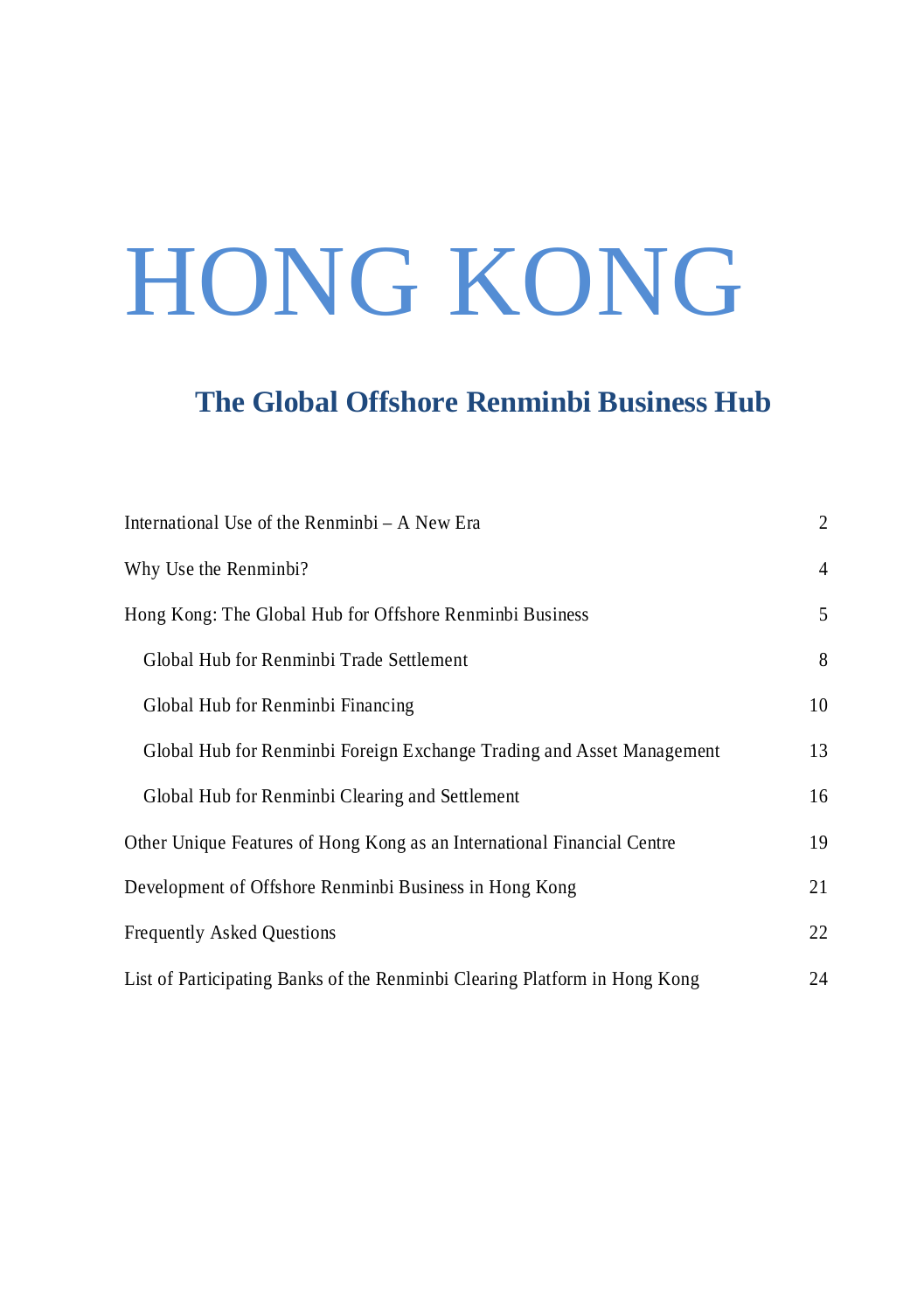## **International Use** of the Renminbi — A New Era

- Mainland China has achieved remarkable growth in the past two decades and its trade and investment linkages with the world have greatly increased. It is now the second largest economy and the largest trading nation in the world. As Mainland China's economy becomes increasingly integrated with the rest of the world, the renminbi has become more widely used in trade and investment activities.
- Since 2009, when the Mainland Chinese authorities launched a pilot scheme for renminbi trade settlement, the channels for the use of renminbi in cross-border transactions with Mainland China have expanded significantly.
- D Today, all trade and other current account transactions between Mainland China and other parts of the world can be conducted in renminbi. Foreign direct investment into Mainland China, and outward direct investment from Mainland China to the rest of the world, can also be carried out in renminbi.
- More channels for cross-border portfolio investment flows have been created over  $\blacksquare$ the past few years to facilitate the international use of the renminbi. Since 2011, portfolio investments into Mainland China's bond and equity markets can be made in renminbi via the Renminbi Qualified Foreign Institutional Investors (RQFII) scheme. Major initiatives, such as the Shanghai-Hong Kong Stock Connect launched in November 2014, as well as the Mainland-Hong Kong Mutual Recognition of Funds launched in July 2015, have also enhanced cross-border renminbi fund flows under portfolio investment. In addition, the rules on two-way renminbi cash pooling of renminbi funds for multinational corporates have been relaxed recently. Wider access has also been granted for foreign central banks, international financial institutions and sovereign wealth funds to participate in the onshore interbank bond and foreign exchange markets.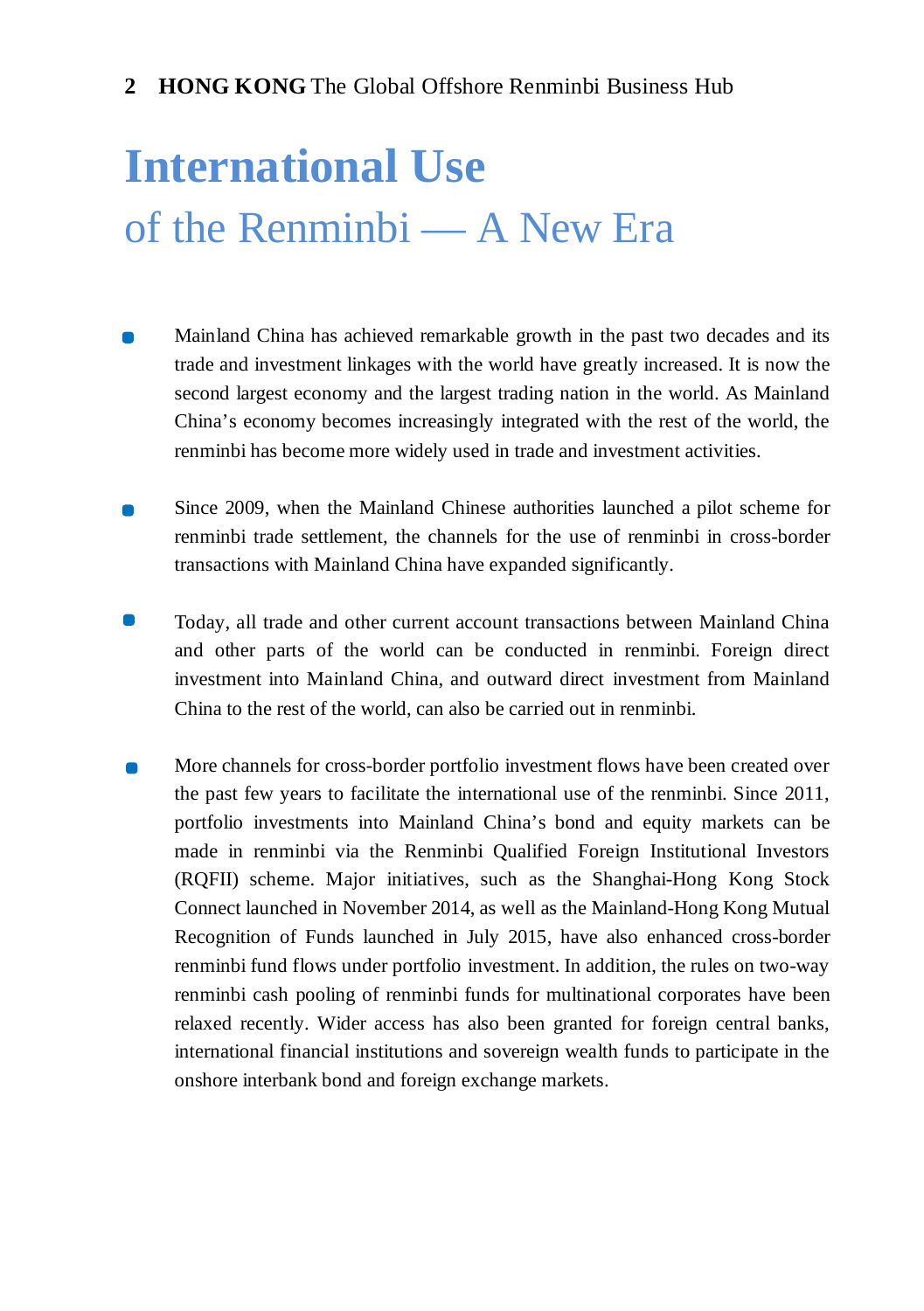- The International Monetary Fund announced in November 2015 to include the renminbi in the Special Drawing Rights (SDR) currency basket, confirming renminbi as a freely usable currency and marking a key milestone in renminbi internationalisation. The use of renminbi has increased significantly over the past few years, not only in cross-border transactions with Mainland China, but also in offshore market activities. At end-October 2015, the renminbi was the fifth most used payments currency according to the Society for Worldwide Interbank Financial Telecommunication (SWIFT).
- As Mainland China's economy grows and becomes even more integrated with the rest of the world, the renminbi is going to be more widely used internationally. Also, channels for the use of renminbi will further expand as Mainland China's capital account continues to open up.

#### **China's growth is phenomenal**



*US\$ billion*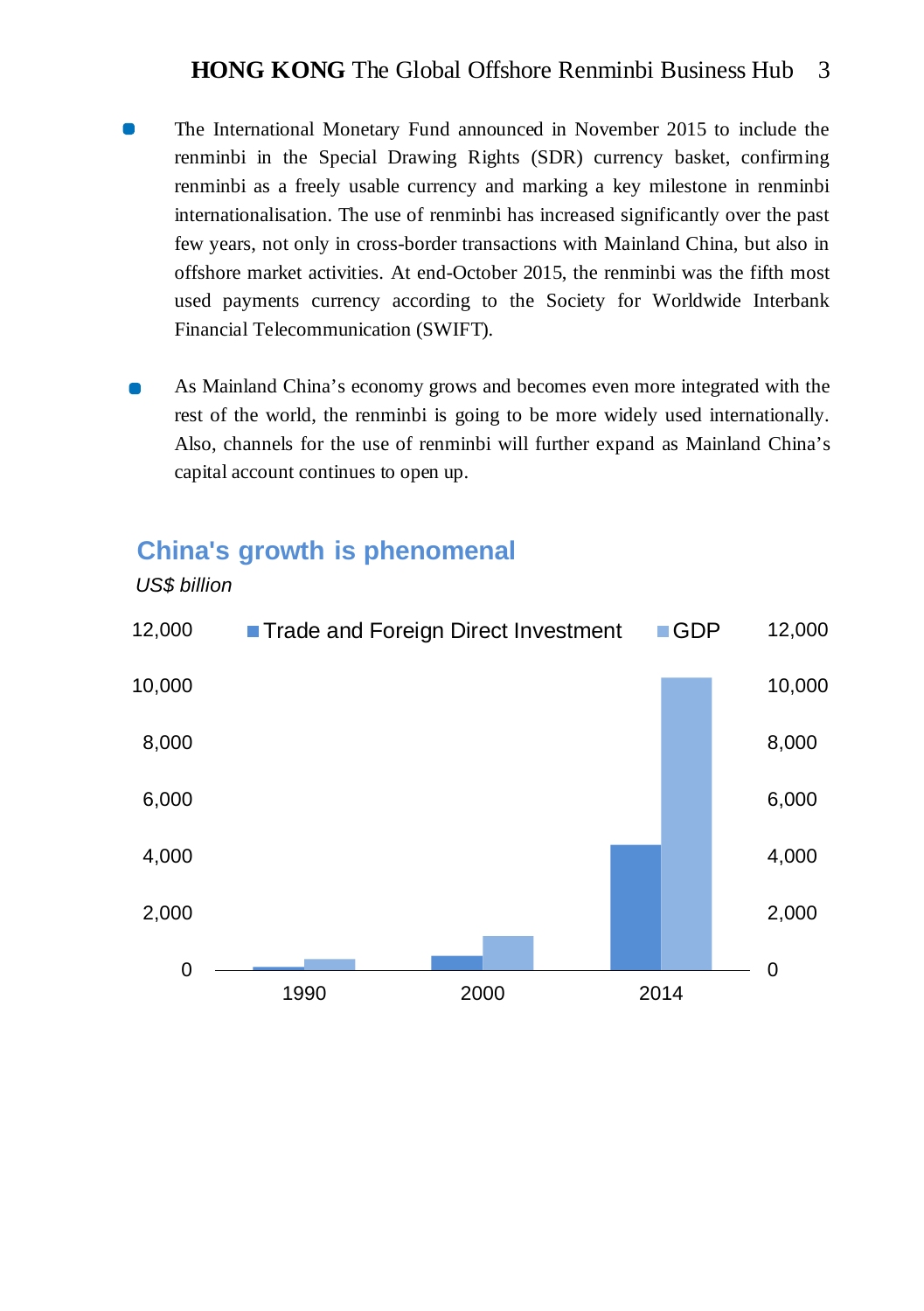## **Why Use**  the Renminbi?

The use of renminbi by corporates has been steadily increasing, driven by:

- Opportunities to reach a larger supplier and customer base in China, particularly those who prefer to settle transactions in renminbi.
- Improvements in price transparency, as Chinese counterparts do not need to provide for exchange or hedging costs in their pricing.
- $\blacksquare$ Shortened settlement cycle which allows business to be done more efficiently.
- Enhanced access to financing and investment opportunities in renminbi.



#### **China's external trade and direct investment**

**%** *% of which settled in RMB*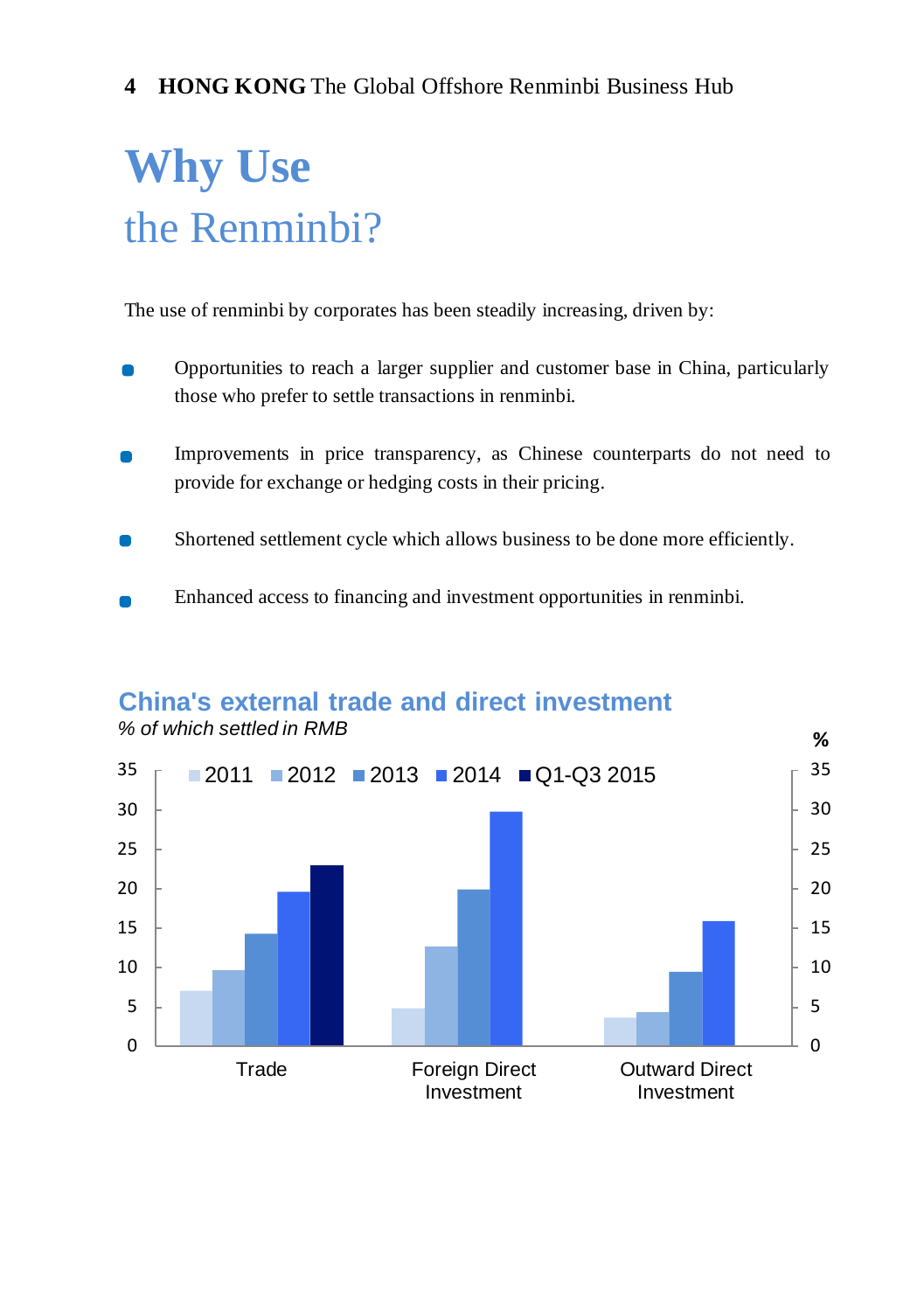### Hong Kong: **The Global Hub for Offshore Renminbi Business**

- Hong Kong is an established international financial centre and the premier renminbi business centre.
- Hong Kong was the first offshore market to launch renminbi business back in  $\blacksquare$ 2004. Since then, Hong Kong has become the global hub for renminbi trade settlement, financing and asset management, where a wide range of renminbi products and services is available to meet the needs of businesses, financial institutions, and investors.
- Renminbi activities in Hong Kong are supported by the renminbi liquidity pool in Hong Kong, which is the largest outside Mainland China. At the end of October 2015, renminbi customer deposits and certificates of deposit issued by banks in Hong Kong together amounted to around RMB1 trillion yuan.

#### **Renminbi deposits in Hong Kong**



#### *RMB billion*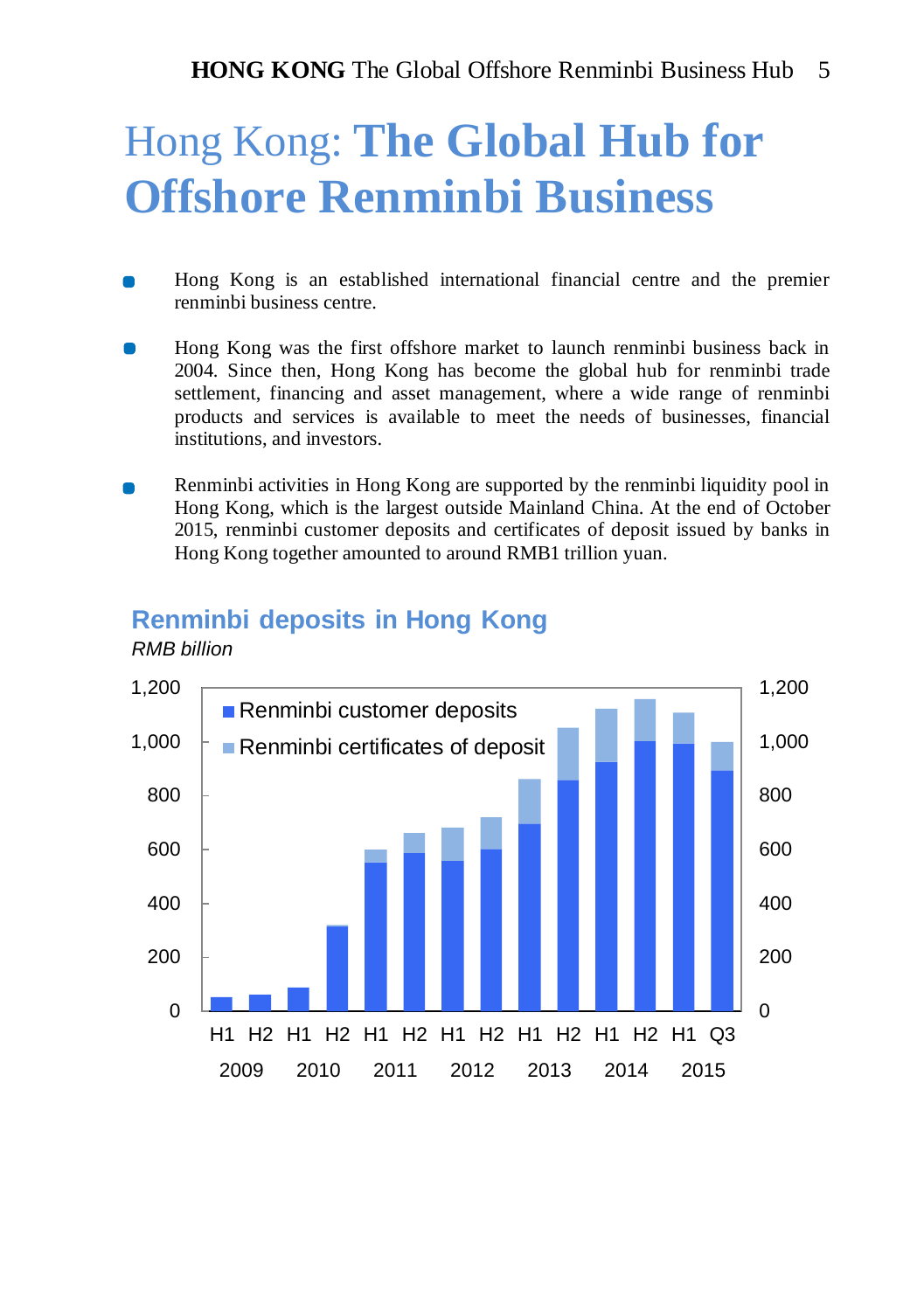- $\blacksquare$ Mainland China's Thirteenth Five-Year Plan for National Economic and Social Development reiterates its determination to make the renminbi convertible for capital account in an orderly way and push ahead with capital account liberalisation and renminbi internationalisation. It also supports Hong Kong to strengthen its status as a global offshore renminbi business hub and reinforces Hong Kong's status as an international financial centre.
- $\bullet$ Apart from being a pioneer with a decade of experience and solid foundation in offshore renminbi business, Hong Kong has a clear and unique edge in its very close economic and business links with Mainland China, which underpin the greater size, depth and breadth of the offshore renminbi market in Hong Kong.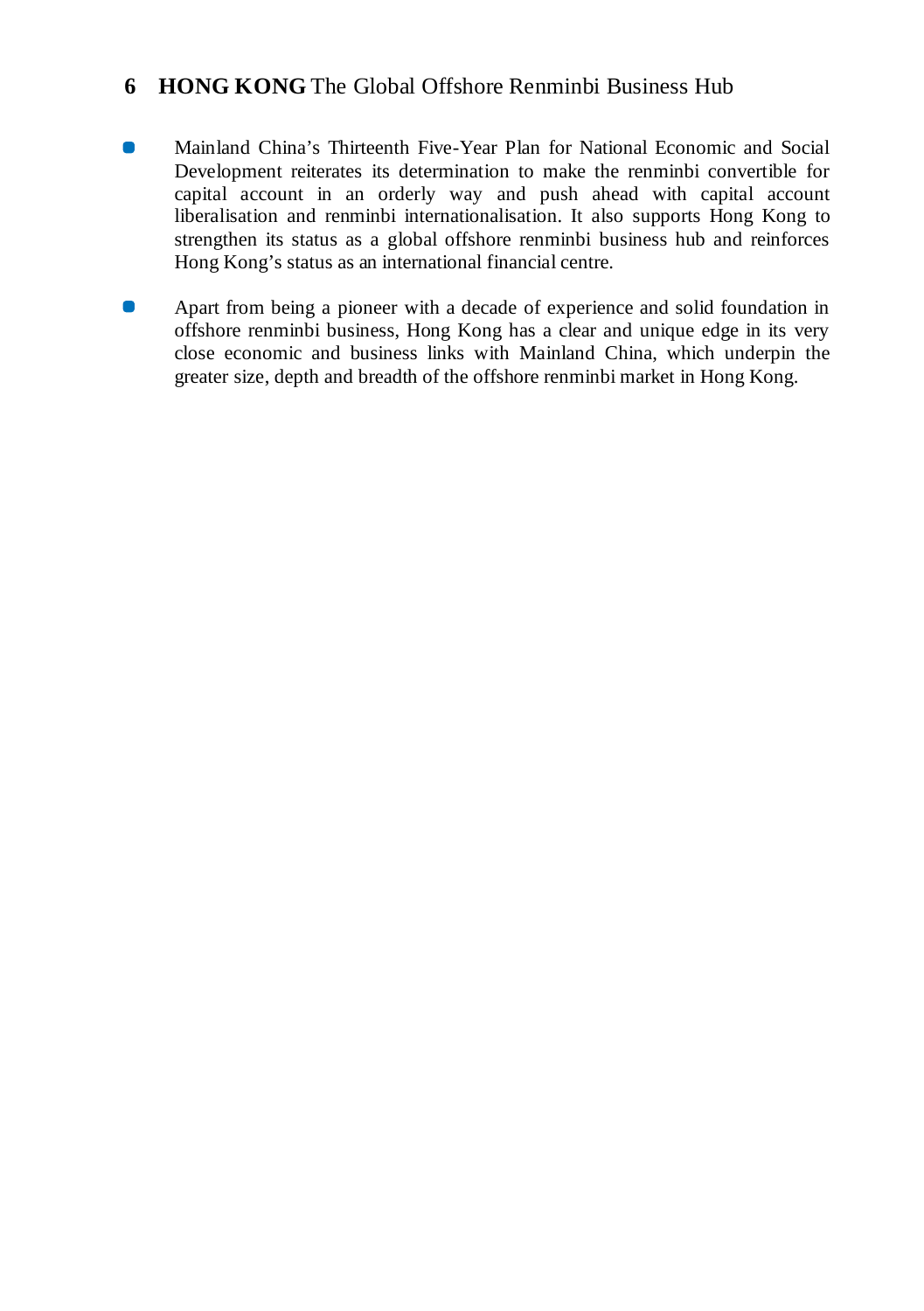#### **Offshore renminbi services provided in Hong Kong**

| Renminbi retail and<br>corporate banking  | Deposits – conventional and structured deposits,<br>certificates of deposit<br>Currency exchange<br>Cheques<br>۰<br>Debit and credit cards<br>Remittance<br>Financing – trade financing, other kinds of loans<br>and advances<br>Wealth management products<br>Treasury management services<br>۰ |
|-------------------------------------------|--------------------------------------------------------------------------------------------------------------------------------------------------------------------------------------------------------------------------------------------------------------------------------------------------|
| Renminbi capital<br>markets               | Debt origination<br>۰<br>Investment funds (with access to both onshore and<br>offshore markets)<br>Commodity-linked products<br>Real estate investment trusts (REITs)<br>۰<br>Exchange-traded funds (ETFs)<br>Equity financing<br>۰<br>Trading of shares listed in Shanghai<br>٠                 |
| <b>Renminbi money and</b><br>forex market | Spot FX<br>۰<br>Deliverable forwards and futures<br>FX options<br>۰<br>FX swaps<br>۰<br>Non-deliverable forwards<br>Cross-currency swaps<br>Interest rate swaps<br>۰                                                                                                                             |
| <b>Renminbi insurance</b>                 | Insurance plans and products<br>۰                                                                                                                                                                                                                                                                |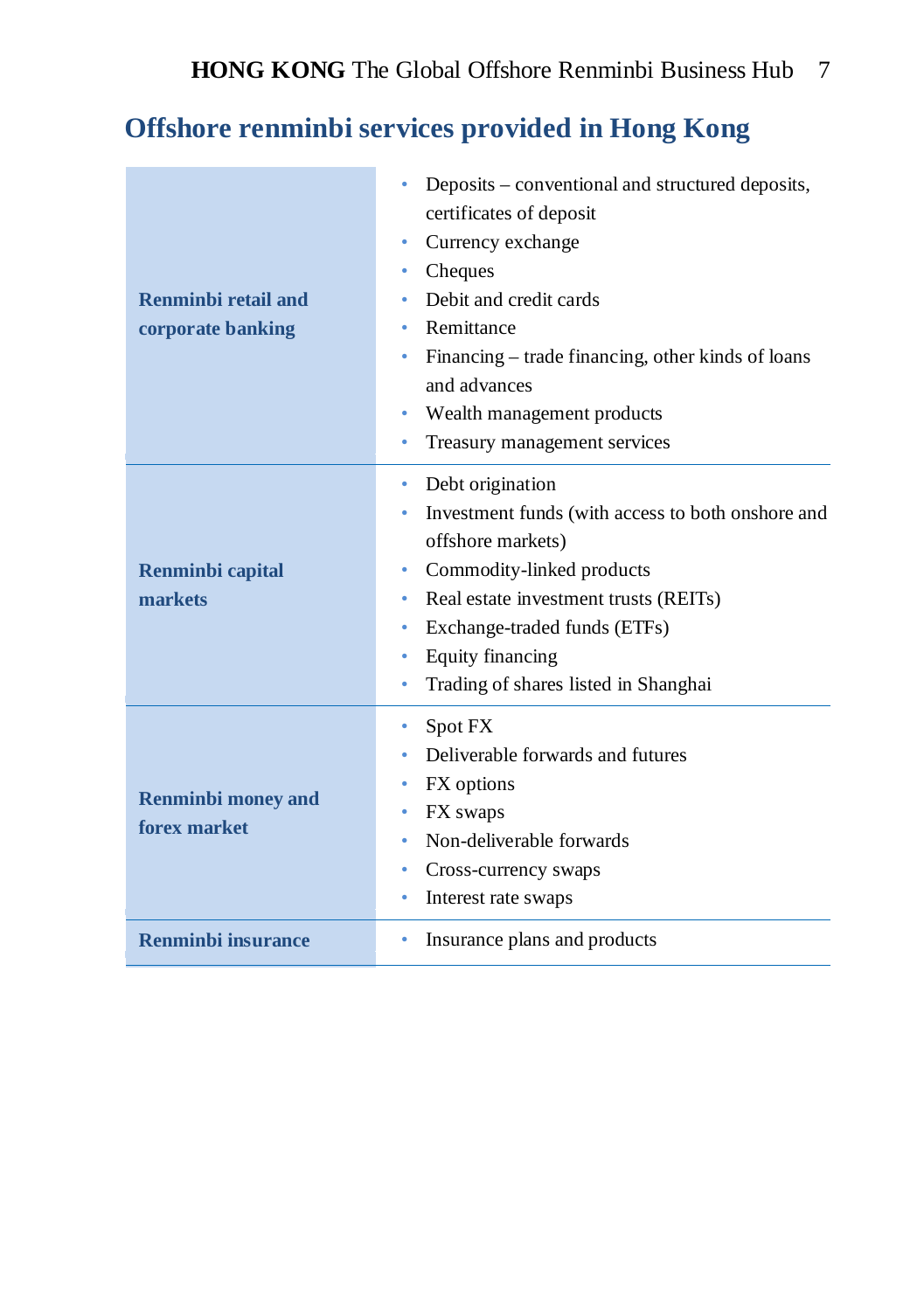## Global Hub for **Renminbi Trade Settlement**

Hong Kong is the global hub for trade settlement in renminbi, serving both local and overseas banks and companies. In the first ten months of 2015, renminbi trade settlement handled by banks in Hong Kong grew over 10% year on year to RMB5.7 trillion yuan. Over the same period, some RMB5.9 trillion yuan of Mainland China's external trade was settled in renminbi.

#### **Renminbi trade settlement in Hong Kong**



*RMB billion*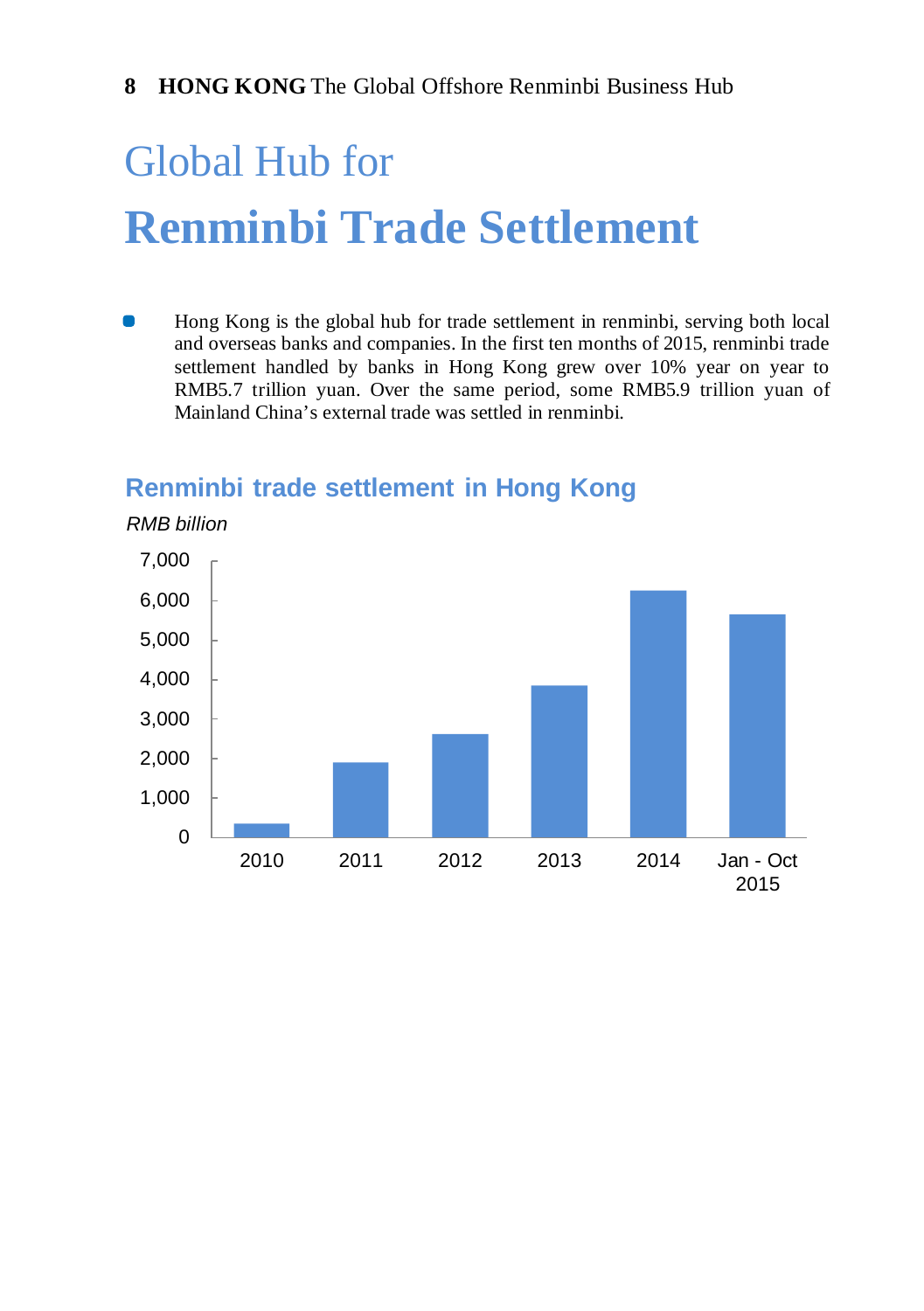#### **How the renminbi trade settlement scheme works**

- All trade and other current account transactions between Mainland China and n other parts of the world can be settled in renminbi.
- For purchases of goods from Mainland China: n
	- An offshore company can make renminbi payments through a bank in Hong Kong to its trade counterpart in Mainland China.
	- Renminbi can be purchased or renminbi credit can be obtained from any bank in Hong Kong if needed.
- For sales of goods to Mainland China:  $\blacksquare$ 
	- An offshore company can receive renminbi payments through a bank in Hong Kong from its trade counterpart in Mainland China.
	- The renminbi proceeds can be deposited with a bank in Hong Kong, invested in a wide range of renminbi financial products or converted into other currencies.
- At the wholesale level, an offshore bank can convert renminbi with or borrow n. renminbi from another bank in Hong Kong, the clearing bank in Hong Kong, or a correspondent bank in Mainland China.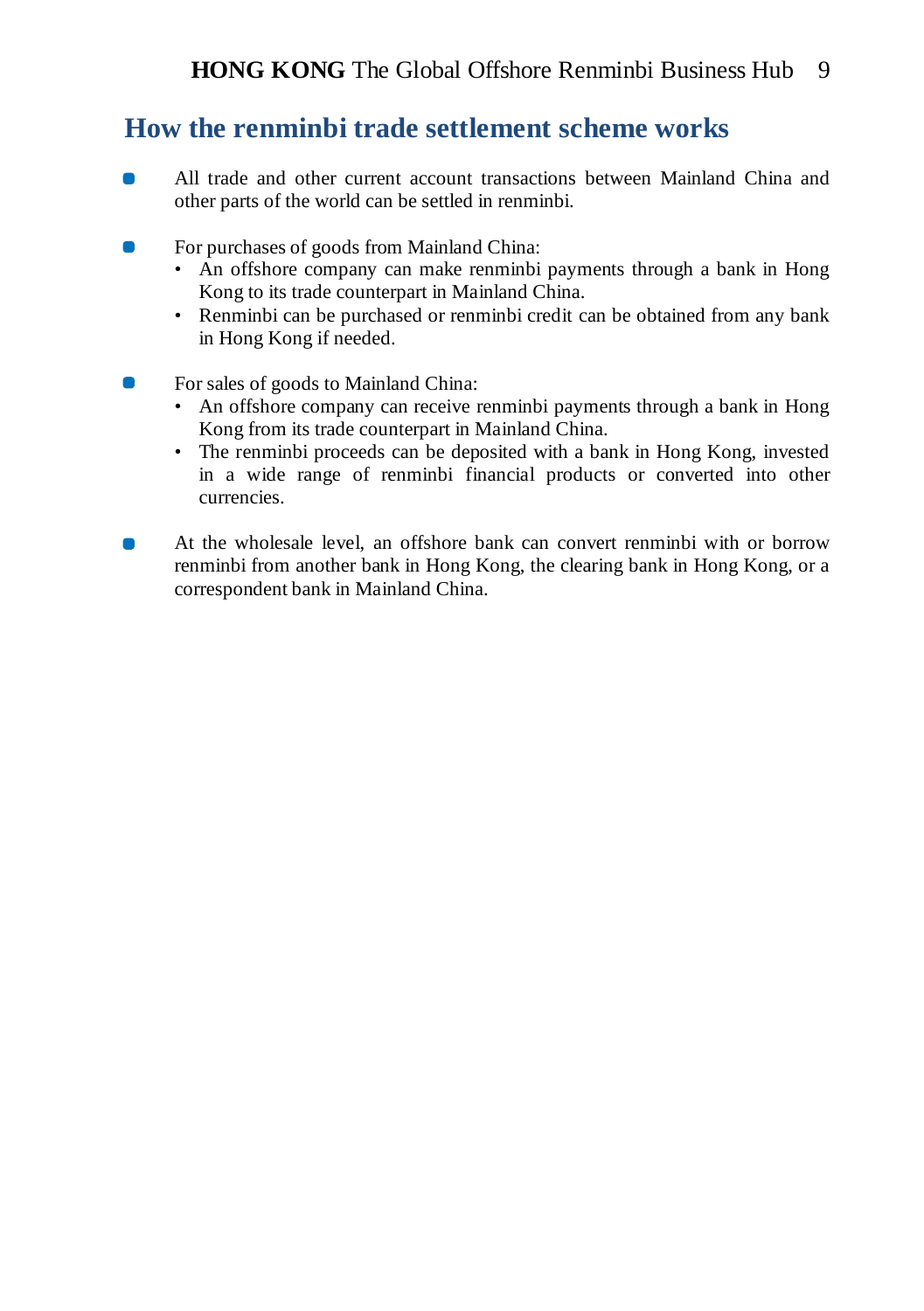## Global Hub for **Renminbi Financing**

The first offshore renminbi bond was issued in Hong Kong in 2007. The renminbi bond market in Hong Kong, or the dim-sum bond market, has since developed steadily and is now the largest outside Mainland China. The outstanding bonds amounted to RMB367 billion yuan at end-October 2015.

#### **Renminbi bonds outstanding in Hong Kong**



*RMB billion*

Over the years, the range of issuers in the renminbi bond market in Hong Kong has broadened from the sovereign (Ministry of Finance of China) and banks in Mainland China, to financial institutions and corporates from different parts of the world, as well as corporates from Mainland China starting from 2011. At the same time, the range of investors has widened from institutional and private wealth investors to sovereigns, as well as banks, corporates, and retail investors.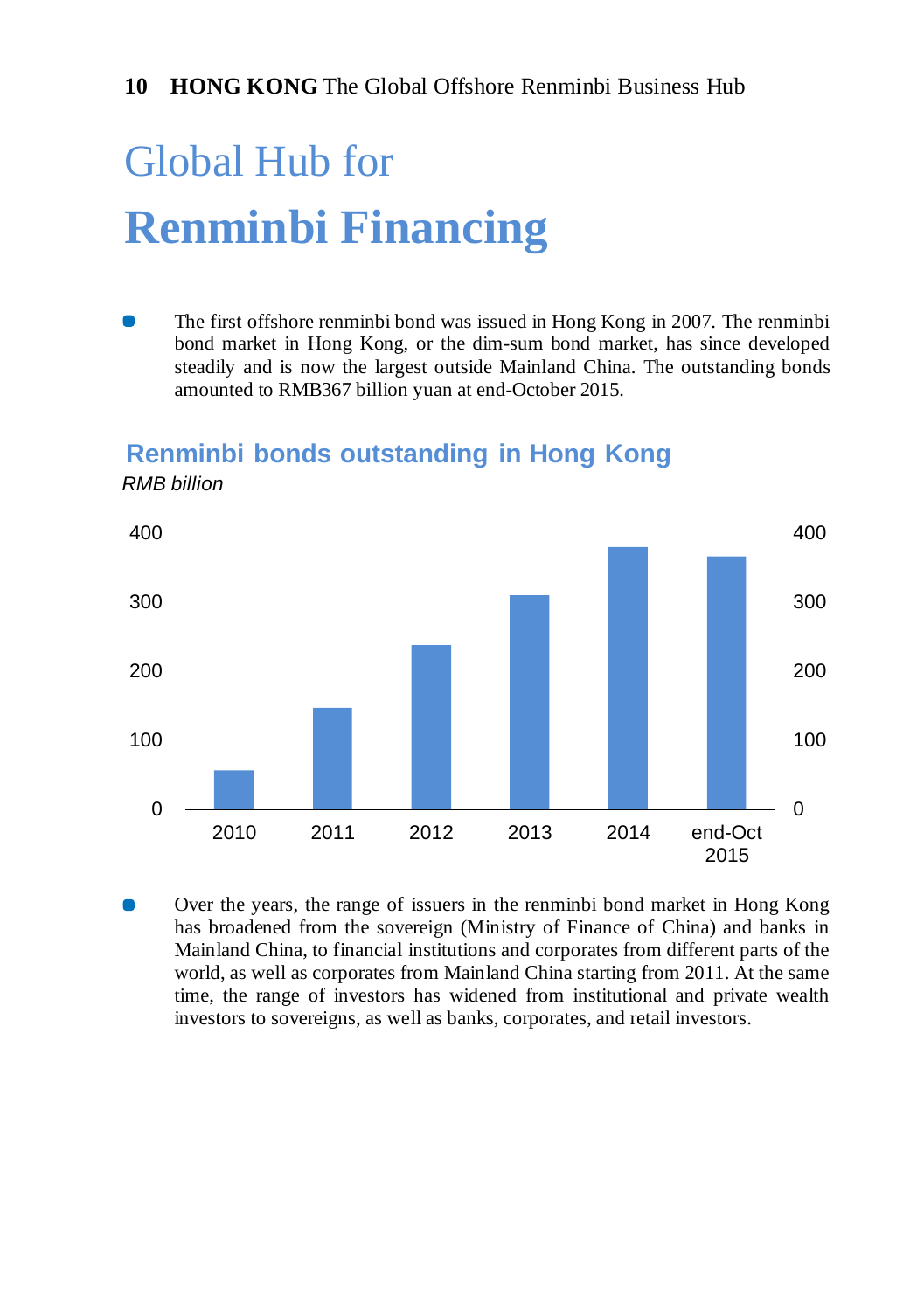

#### **How banks and companies capture benefits of the renminbi bond market in Hong Kong**

| <b>Companies</b>                           | • Benefits of raising renminbi funds through a<br>cost-effective platform based on international<br>practices<br>Great flexibility in managing renminbi funds<br>۰<br>raised in the offshore market<br>• Ideal platform for financing investments in<br>Mainland China (remittance of proceeds to<br>Mainland China subject to relevant rules and<br>regulations in Mainland China) |
|--------------------------------------------|-------------------------------------------------------------------------------------------------------------------------------------------------------------------------------------------------------------------------------------------------------------------------------------------------------------------------------------------------------------------------------------|
| <b>Banks and financial</b><br>institutions | • New market with a growing base of investors<br>and issuers globally<br>• New business for origination, distribution,<br>investment and trading services                                                                                                                                                                                                                           |

#### **Renminbi bonds in Hong Kong by type of issuer**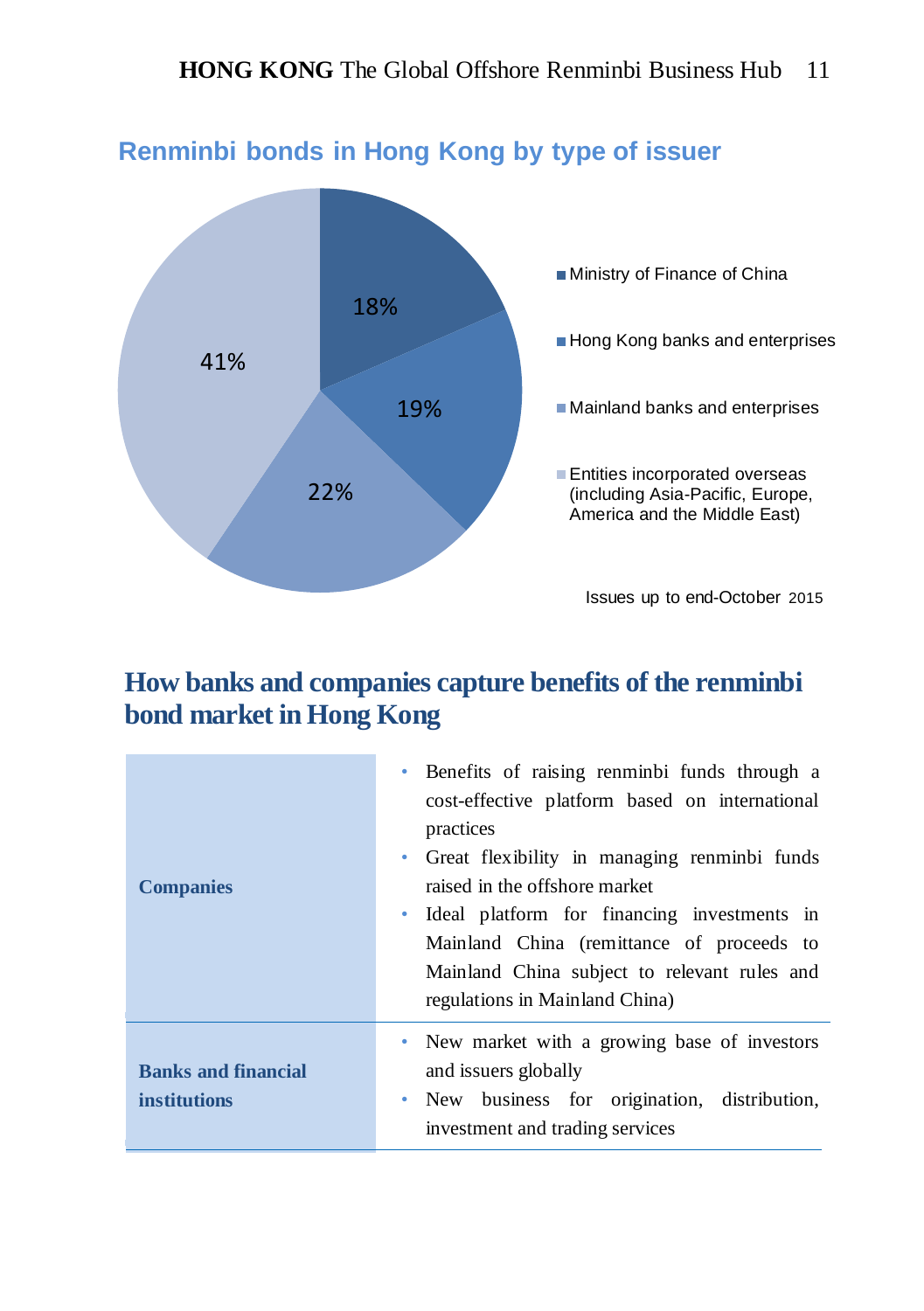**•** Renminbi lending business of banks has been expanding progressively. Outstanding renminbi loans grew to RMB294 billion yuan at end-October 2015, up 56% from the beginning of the year. The cross-border channels have also been opened for banks in Hong Kong to make renminbi loans to entities in the Mainland. Besides bank loans, equity financing in renminbi can also be conducted in Hong Kong.

#### *RMB billion* **Renminbi loans outstanding in Hong Kong**

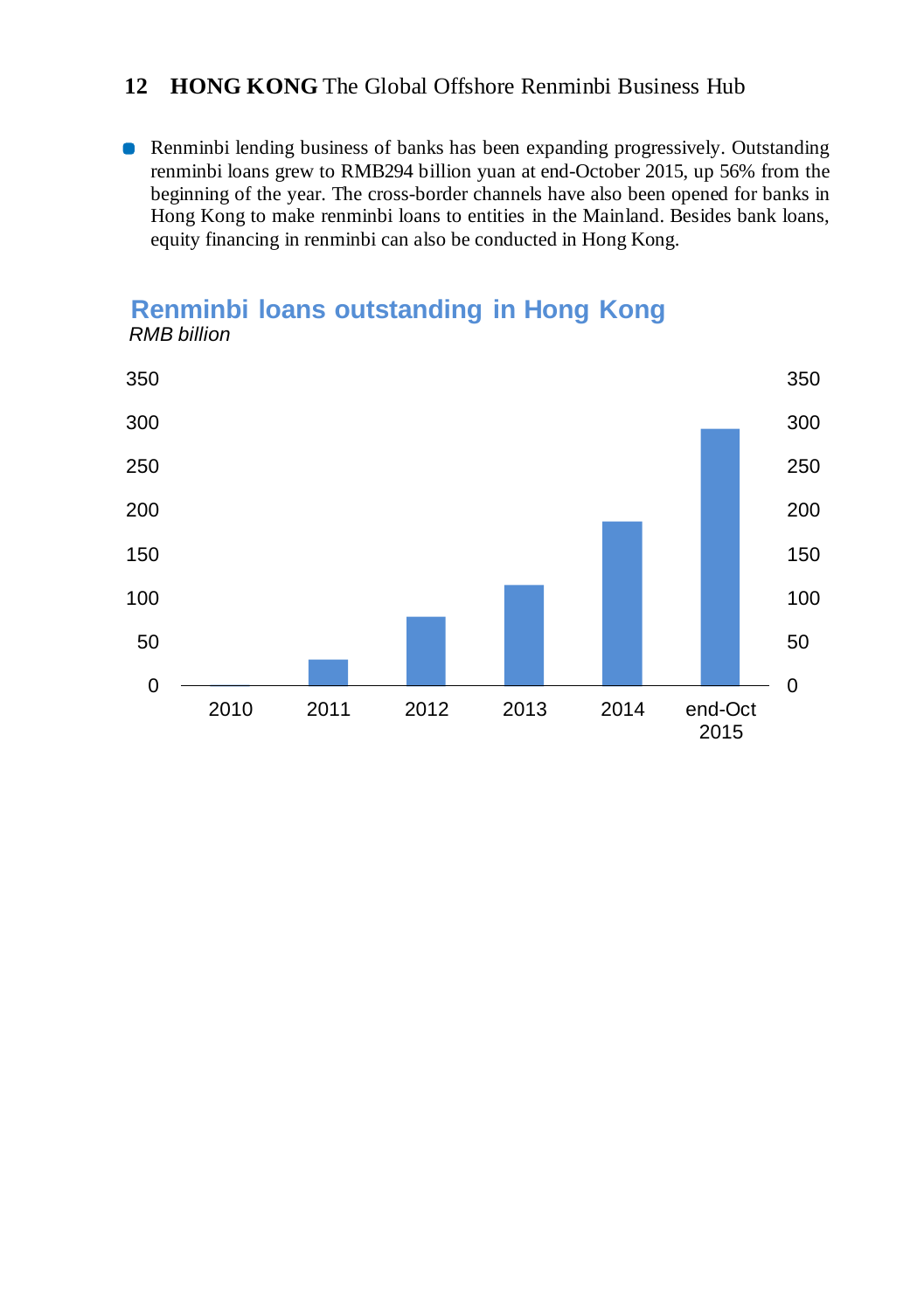## Global Hub for **Renminbi Foreign Exchange Trading** and **Asset Management**

- At the end of April 2015, the daily turnover of renminbi foreign exchange transactions in Hong Kong has reached US\$93 billion equivalent. The deep and liquid renminbi foreign exchange market enables corporates and financial institutions to meet their liquidity and risk management needs efficiently. Meanwhile, the availability of the CNH HIBOR fixing in Hong Kong facilitates the development of interest rate and credit products to support hedging activities.
- A wide range of renminbi financial assets is available in Hong Kong for investors from different parts of the world. In addition to dim-sum bonds, investors can also access a variety of investment funds, commodity-linked products, ETFs, REITs, equities, and insurance policies. At end-June 2015, the outstanding amount of listed renminbi funds in Hong Kong was RMB44.6 billion yuan, while unlisted funds amounted to RMB31.8 billion yuan.

#### *RMB billion* **Renminbi funds in Hong Kong**

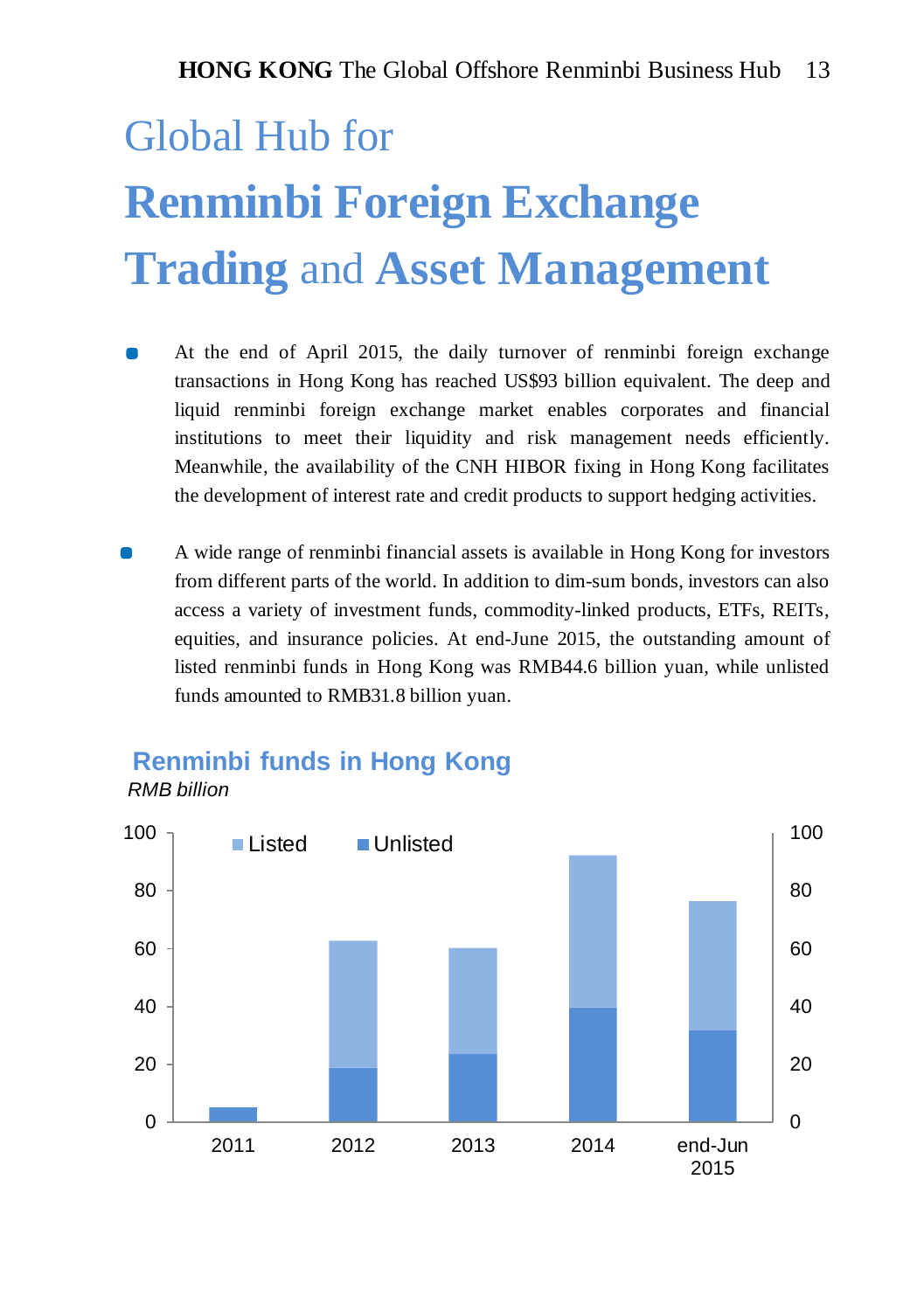- The renminbi investment products available in Hong Kong allow investors to gain  $\blacksquare$ exposure to the onshore market as well. The RQFII scheme, introduced in Hong Kong in 2011, provides a channel for portfolio investments in the equity and bond markets in Mainland China. The total RQFII quota for Hong Kong financial institutions is RMB270 billion yuan and all of this has been approved by Mainland authorities for specific financial institutions. At end-October 2015, twenty A-share ETFs and three ETFs tracking onshore sovereign bonds are being offered in Hong Kong on the back of the RQFII arrangement.
- Through the Shanghai-Hong Kong Stock Connect, Hong Kong and international  $\blacksquare$ investors are able to invest in eligible shares listed on the Shanghai Stock Exchange, and Mainland investors can invest in eligible shares listed on the Hong Kong Stock Exchange directly. This direct linkage between the Hong Kong and Shanghai capital markets represents a new channel for the cross-border use and circulation of renminbi.
- Under the Mainland-Hong Kong Mutual Recognition of Funds (MRF), qualified  $\blacksquare$ Mainland and Hong Kong funds can be offered directly to retail investors in each other's market. Hong Kong thus operates as a gateway for asset managers to access Mainland China's investors and vice versa.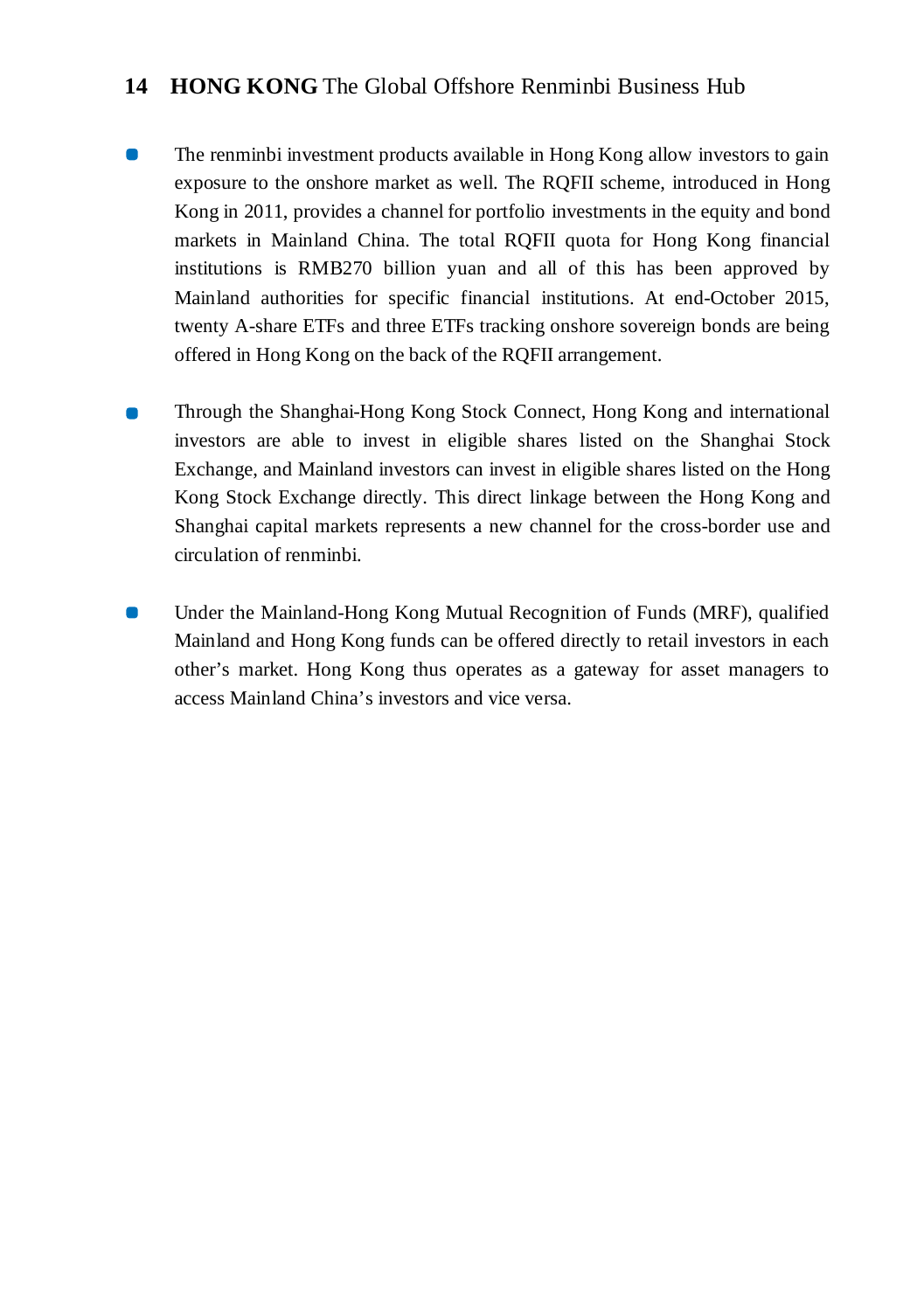#### **Renminbi treasury management**

- $\bullet$ With the comprehensive and robust renminbi financial platform and a vibrant market for a whole range of renminbi activities, from renminbi trade settlement, foreign exchange trading and hedging, to financing and investment, Hong Kong is the ideal platform for businesses to conduct renminbi treasury management. In addition, Hong Kong has well developed capital markets, a robust legal and regulatory framework and world-class market infrastructure as a leading international financial centre, to support the operations of corporate treasury management centres.
- For multinational companies with operations across different countries including in Mainland China, they can now:
	- Conduct cross-border intra-group two-way renminbi fund pooling to facilitate flexible liquidity and risk management in Hong Kong.
	- Integrate renminbi as part of their global liquidity management structure in Hong Kong, making use of the deep and liquid foreign exchange market, the full set of hedging and financial instruments available, and the banking expertise on treasury and investment management.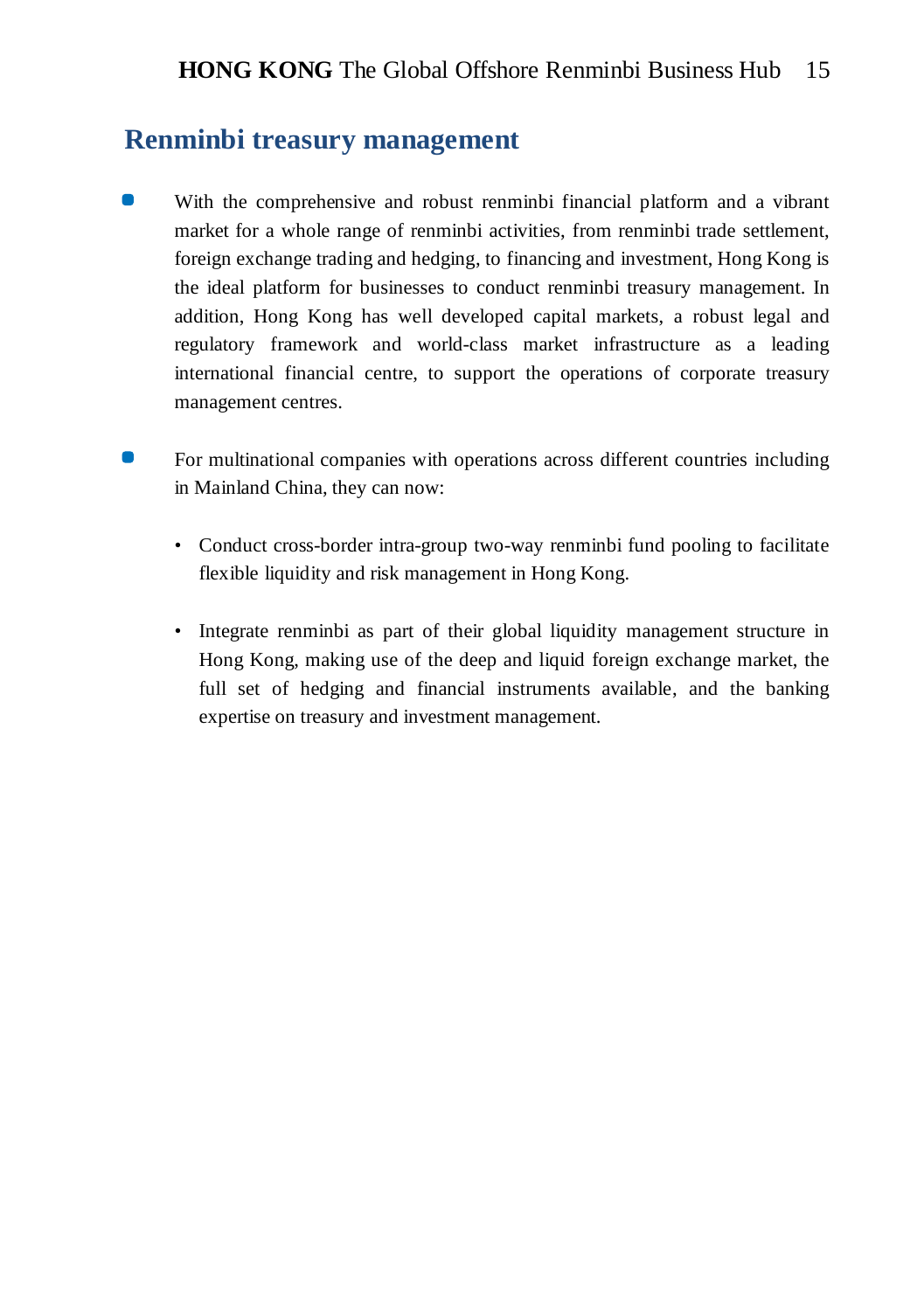## Global Hub for **Renminbi Clearing** and **Settlement**

- Hong Kong has developed a highly efficient and reliable renminbi clearing and settlement platform – the renminbi Real Time Gross Settlement (RTGS) system – to facilitate banks from all over the world to make renminbi payments. At the end of October 2015, 217 banks were participating directly in the renminbi RTGS system.
- In operation since 2007, the average daily turnover of the renminbi RTGS system amounted to around RMB1 trillion yuan in October 2015, reflecting the critical role it plays in serving renminbi cross-border payments, and more importantly payments in the offshore market globally.
- The renminbi RTGS system in Hong Kong is directly linked up with China's National Advanced Payment System (CNAPS), the high-value renminbi payment system in Mainland China, enabling the system to handle renminbi transactions with Mainland China.

#### **Average daily turnover of renminbi RTGS system in Hong Kong**

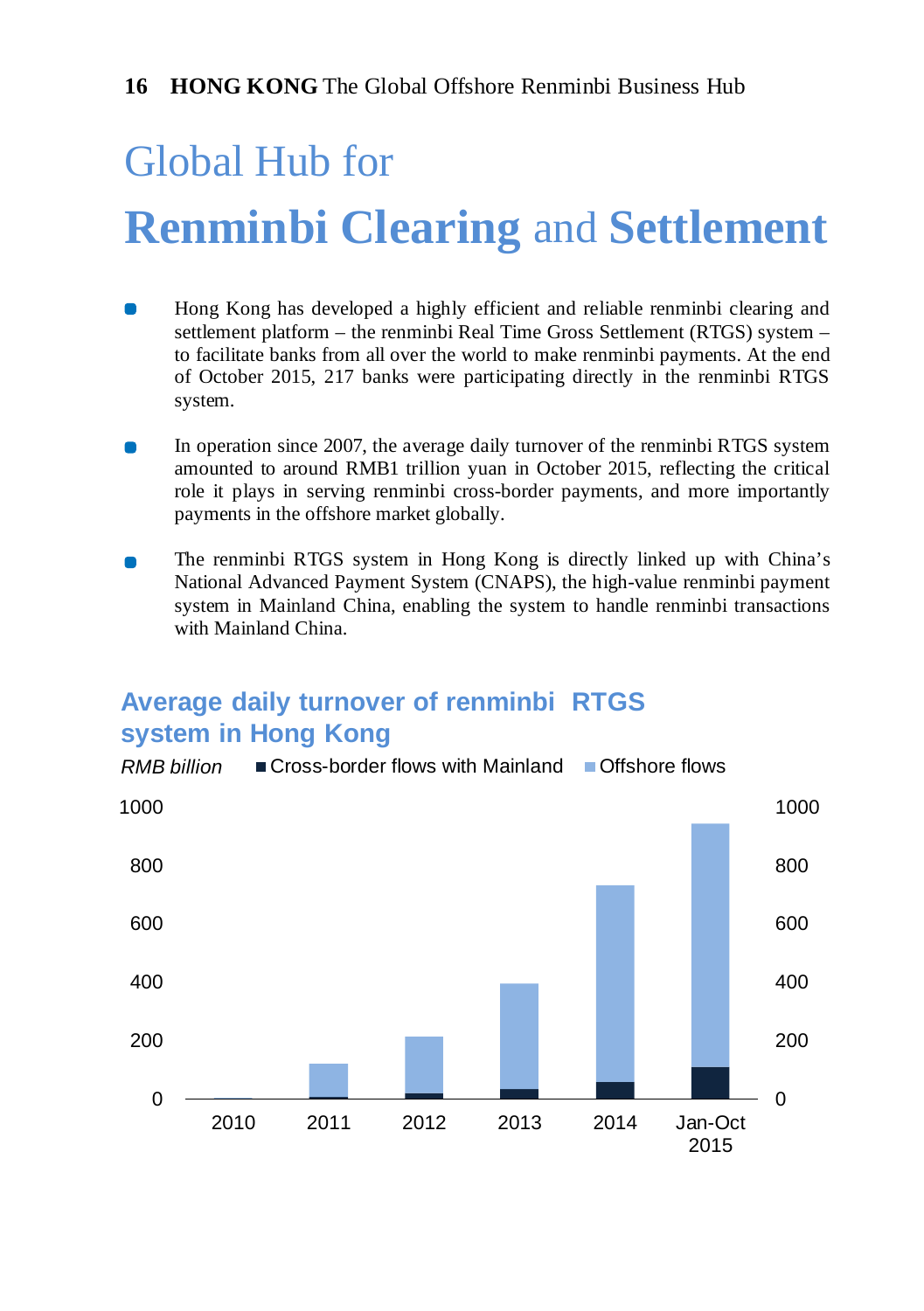- Banks in Hong Kong and around the world can join the renminbi RTGS system ń. directly by opening renminbi settlement accounts with the renminbi clearing bank in Hong Kong and becoming participating banks. Alternatively, overseas banks and financial institutions can also choose to join the system indirectly by opening correspondent banking accounts with those participating banks to settle renminbi payments.
- Statistics from SWIFT show that the value of renminbi settlement handled by  $\blacksquare$ banks in Hong Kong accounted for some 70% of the total offshore renminbi payments conducted vis-à-vis Mainland China and within the offshore market globally.
- There have been continued enhancements made to the renminbi RTGS system in  $\blacksquare$ Hong Kong. RMB clearing services operate from 8:30 a.m. to 5:00 a.m. the next day Hong Kong time, covering business hours in Europe and the Americas. A linkage has also been set up between the renminbi RTGS system in Hong Kong and the Shenzhen Financial Settlement System since January 2013, with cut-off time extended in October 2014 to 5:00 a.m. the next day. The extension allows financial institutions in other parts of the world a much longer operating window to settle offshore and cross-border renminbi payments through Hong Kong's infrastructure.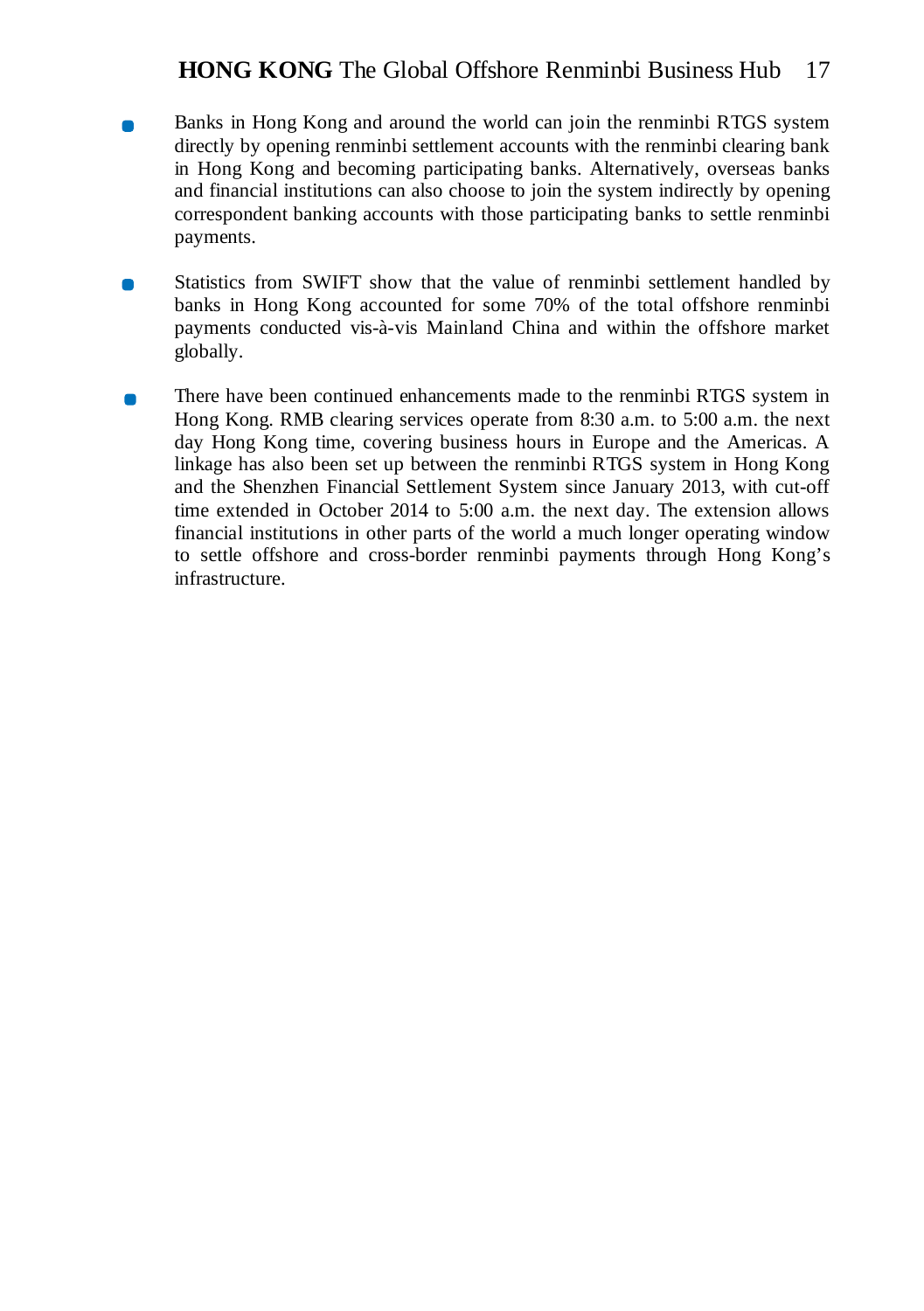#### **Features of the renminbi RTGS system in Hong Kong**

| <b>System support</b>   | SWIFT-based RTGS platform<br>۰<br>Seamless interface with CNAPS (i.e. RTGS<br>۰<br>system in Mainland China)<br>Linkages among renminbi, Hong Kong dollar,<br>US dollar and euro RTGS systems<br>Interface with securities clearing and settlement<br>systems (Central Moneymarkets Unit<br>and<br>Central Clearing and Settlement System)                                                             |
|-------------------------|--------------------------------------------------------------------------------------------------------------------------------------------------------------------------------------------------------------------------------------------------------------------------------------------------------------------------------------------------------------------------------------------------------|
| <b>Liquidity</b>        | Deposit base<br>Interbank money market<br>Securities issuance<br>Financing provided by the clearing bank<br>۰<br>Liquidity facility provided by the Hong Kong<br>۰<br>Monetary Authority (making use of the currency<br>swap arrangement between the Hong Kong<br>Monetary Authority and the People's Bank of<br>China, as well as the Hong Kong Monetary<br>Authority's own source of renminbi funds) |
| <b>Legal protection</b> | Settlement finality according to the Clearing and<br>۰<br>Settlement Systems Ordinance in Hong Kong                                                                                                                                                                                                                                                                                                    |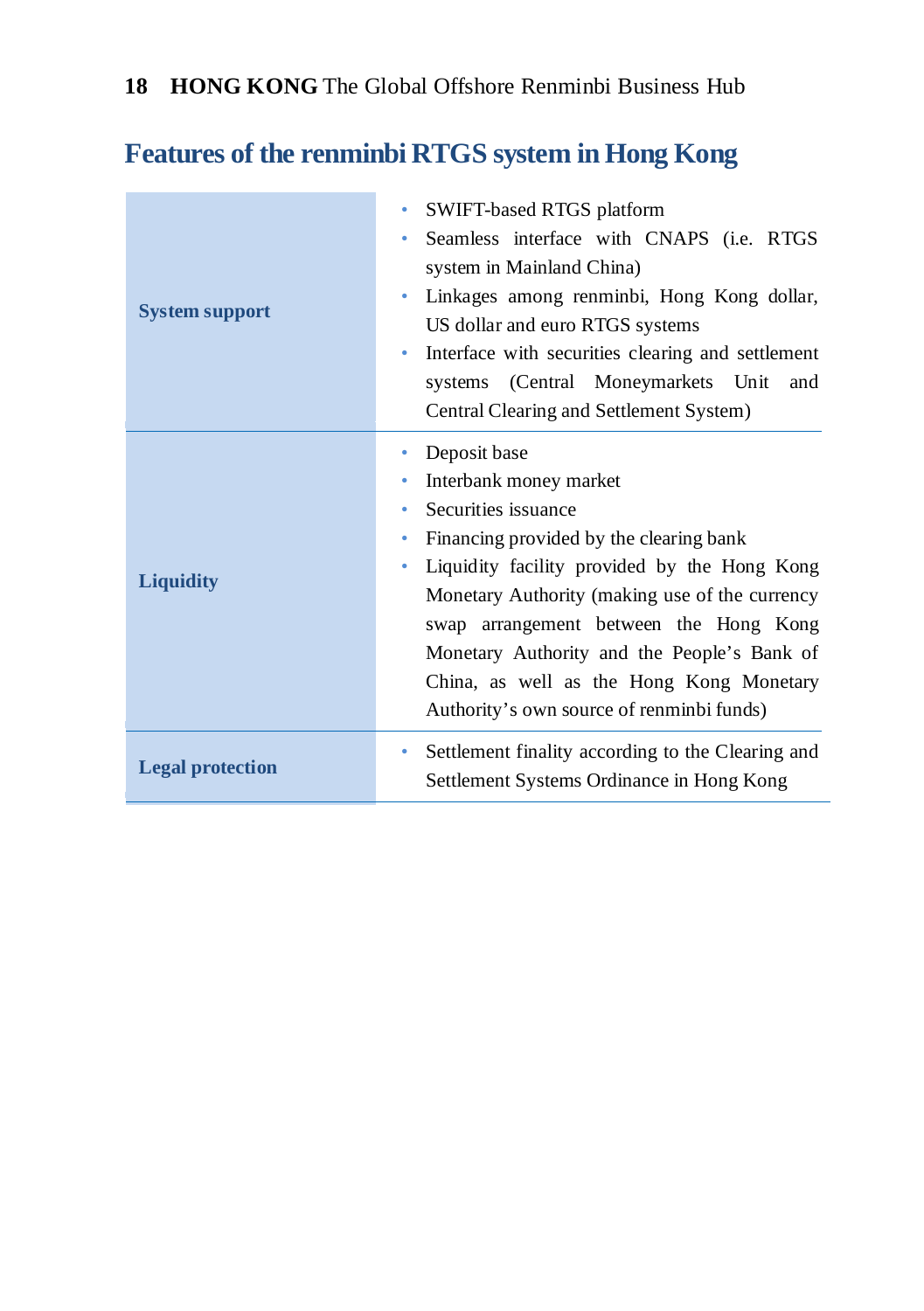## Other Unique Features of **Hong Kong as an International Financial Centre**

#### The premier international financial centre in Asia

- **Hong Kong, with its world class business environment and full integration with** the rest of the world, is consistently ranked as a top-tier global financial centre. The presence of about 70 of the top 100 global banks in Hong Kong is a case in point.
- $\blacksquare$ Hong Kong is one of the global leaders in equity fund-raising. The stock market in Hong Kong is the third largest in Asia and the sixth largest in the world.
- Hong Kong is the leading asset management hub in Asia. Over 70% of the assets  $\blacksquare$ of the non-REIT fund management business in Hong Kong are sourced from non-Hong Kong investors, indicating that Hong Kong is a preferred location for overseas fund managers to conduct asset management business.
- $\bullet$ The history and cultural connection between Hong Kong and Mainland China is unique. The greater flow of people, goods, capital and information between Hong Kong and Mainland China further distinguishes Hong Kong from other international financial centres and cities. Currently some 7,900 companies from Mainland China and overseas have a presence in the city to enjoy this unique connection that Hong Kong offers.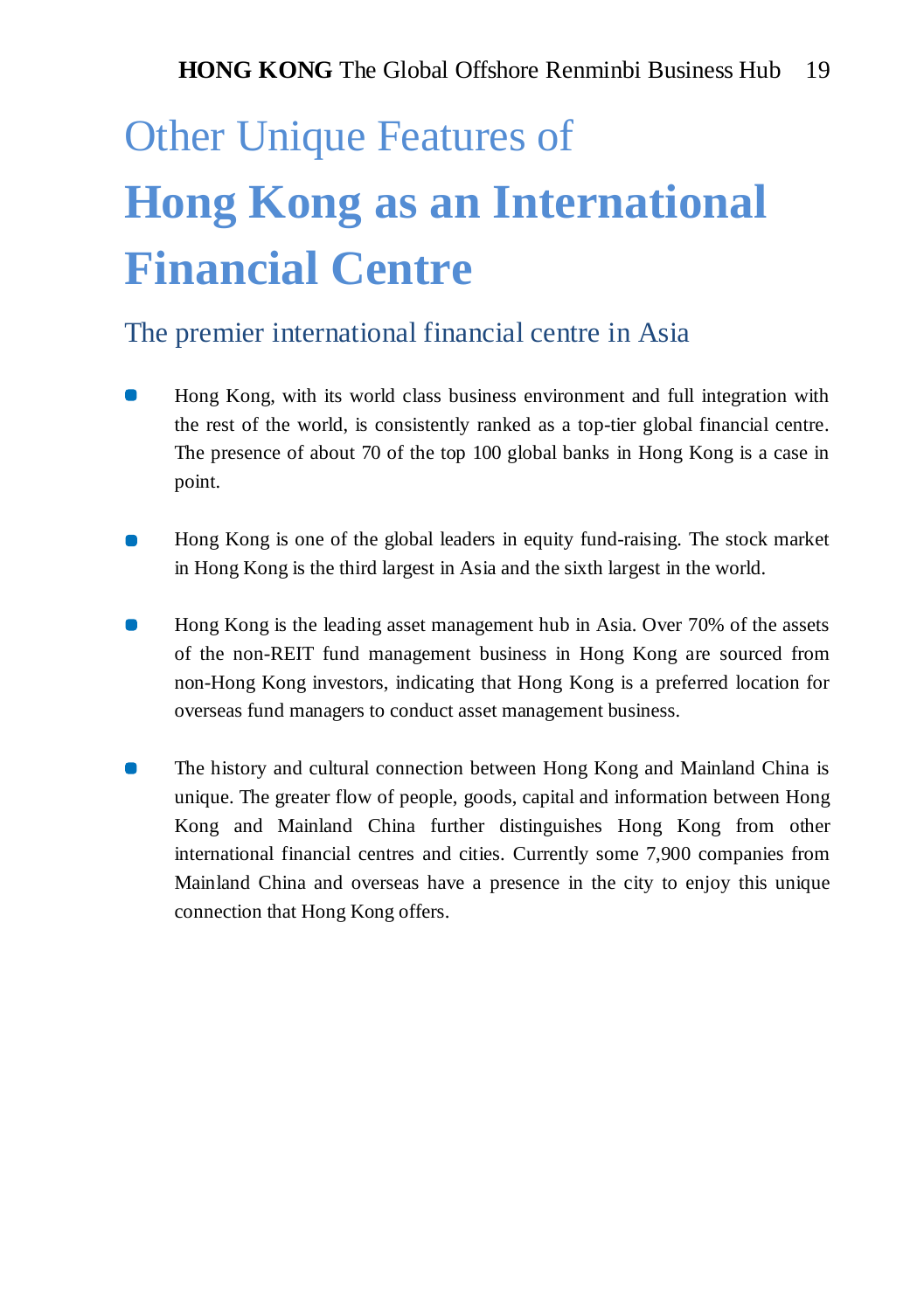#### **Gateway for Mainland China's trade and investment**

- **Hong Kong is the key intermediary platform for Mainland China's trade with the** rest of the world. Around a quarter of Mainland China's trade volume is intermediated by Hong Kong in the form of offshore trade or re-exports.
- Hong Kong is the largest source of foreign direct investment for Mainland China, accounting for about 65% of the total amount as of December 2014. At the same time, Hong Kong is the largest recipient of outward direct investment from Mainland China, being either the beneficiary or intermediary of almost 60% of such investment. These trends underscore Hong Kong's unique role as both the gateway for foreign companies to access the market in Mainland China and the springboard for institutions in Mainland China to gain exposure to international markets.

#### **Mainland China's trade and direct investments via Hong Kong**

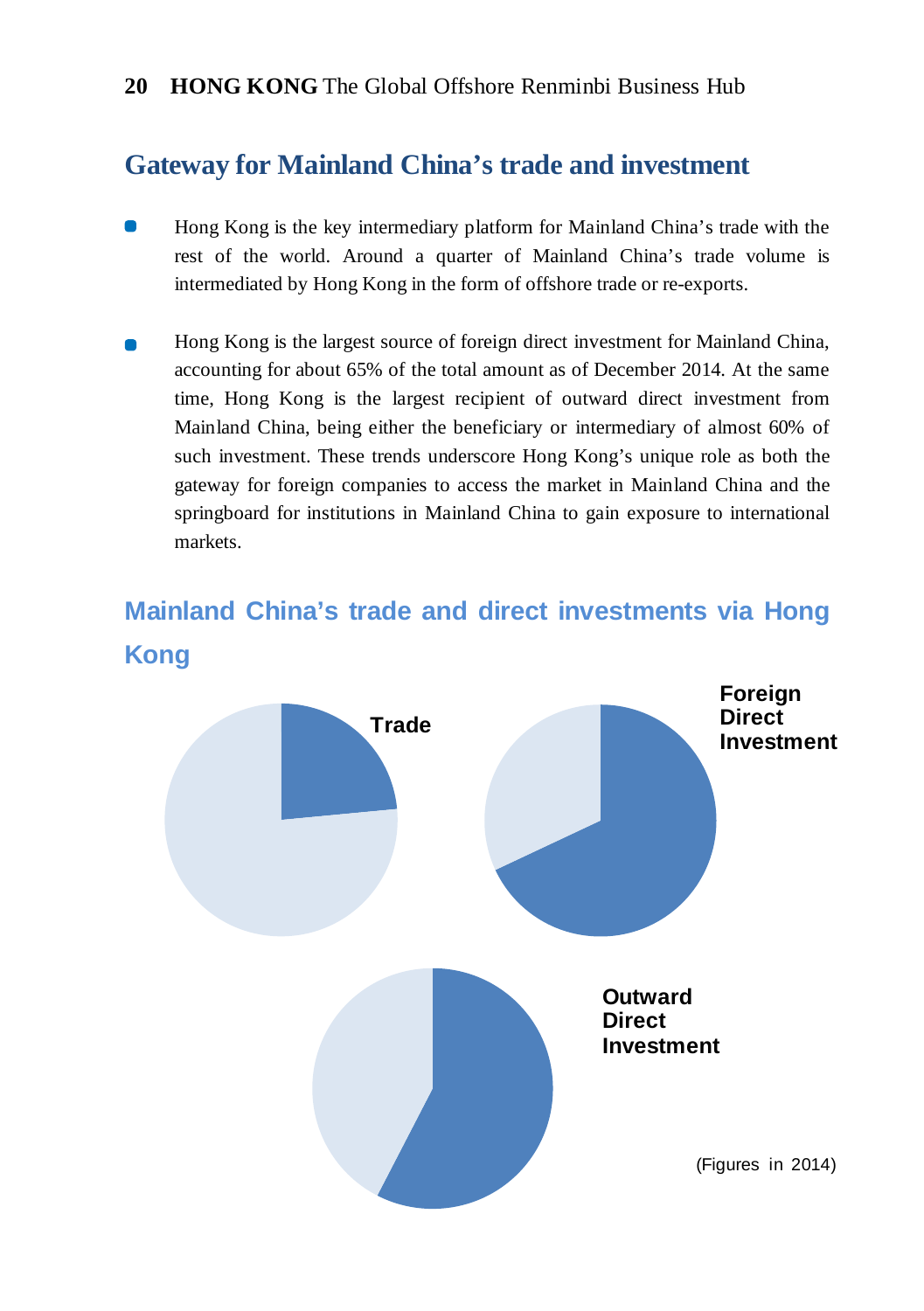## Development of **Offshore Renminbi Business in Hong Kong**

| <b>January 2004</b>  | Personal renminbi business commenced.                                                                                                                                                                                                                                                                  |
|----------------------|--------------------------------------------------------------------------------------------------------------------------------------------------------------------------------------------------------------------------------------------------------------------------------------------------------|
| <b>July 2007</b>     | Launch of the first issue of renminbi bonds in Hong Kong.                                                                                                                                                                                                                                              |
| <b>July 2009</b>     | Pilot scheme for renminbi trade settlement commenced operation.                                                                                                                                                                                                                                        |
| September 2009       | First renminbi sovereign bond issued by the Ministry of Finance of China.                                                                                                                                                                                                                              |
| February 2010        | Hong Kong Monetary Authority issued a circular to elucidate the supervisory<br>principles and the operational arrangements regarding the cross-border fund flows of<br>renminbi and the development of renminbi business in Hong Kong.                                                                 |
| <b>August 2010</b>   | Announcement of a pilot scheme for the renminbi clearing bank and other eligible<br>institutions outside Mainland China to invest in the interbank bond market in<br>Mainland China.                                                                                                                   |
| November 2010        | Renminbi sovereign bonds issued through the Central Moneymarkets Unit.                                                                                                                                                                                                                                 |
| <b>January 2011</b>  | Enterprises in Mainland China allowed to conduct and settle overseas direct<br>investment in renminbi, and banks in Hong Kong can provide renminbi funds to<br>facilitate such transactions.                                                                                                           |
| <b>August 2011</b>   | Geographical coverage of the pilot scheme for renminbi trade settlement expanded to<br>the entire Mainland China.                                                                                                                                                                                      |
| October 2011         | Arrangement for foreign enterprises to conduct and settle foreign direct investment<br>into Mainland China in renminbi formalised.                                                                                                                                                                     |
| December 2011        | Foreign investors allowed to invest in Mainland China's bond and equity markets<br>through funds issued by qualified fund management and securities companies in<br>Hong Kong under the RQFII scheme.                                                                                                  |
| <b>June 2012</b>     | Hong Kong Monetary Authority introduced a facility to provide renminbi liquidity to<br>banks in Hong Kong.                                                                                                                                                                                             |
| <b>August 2012</b>   | Renminbi services offered by Hong Kong banks to personal customers who are<br>non-Hong Kong residents.                                                                                                                                                                                                 |
| December 2012        | Provisional administrative rules announced to allow corporates incorporated in<br>Qianhai, Shenzhen to obtain renminbi loans from banks in Hong Kong for uses<br>related to developments in Qianhai.                                                                                                   |
| <b>June 2013</b>     | Launch of CNH HIBOR fixing by the Treasury Markets Association in Hong Kong.                                                                                                                                                                                                                           |
| <b>July 2013</b>     | Renminbi liquidity facility provided by the Hong Kong Monetary Authority<br>enhanced to provide T+0 funding to banks.                                                                                                                                                                                  |
| <b>November 2014</b> | Hong Kong Monetary Authority introduced an intraday repo facility of up to RMB10<br>billion yuan and designated seven banks as Primary Liquidity Providers (PLPs).<br>Launch of the Shanghai-Hong Kong Stock Connect, enabling mutual access between<br>stock markets in Hong Kong and Mainland China. |
| <b>July 2015</b>     | Implementation of the Mainland-Hong Kong Mutual Recognition of Funds initiative,<br>through which qualified Mainland and Hong Kong funds can be offered directly to<br>retail investors in each other's market through streamlined vetting process.                                                    |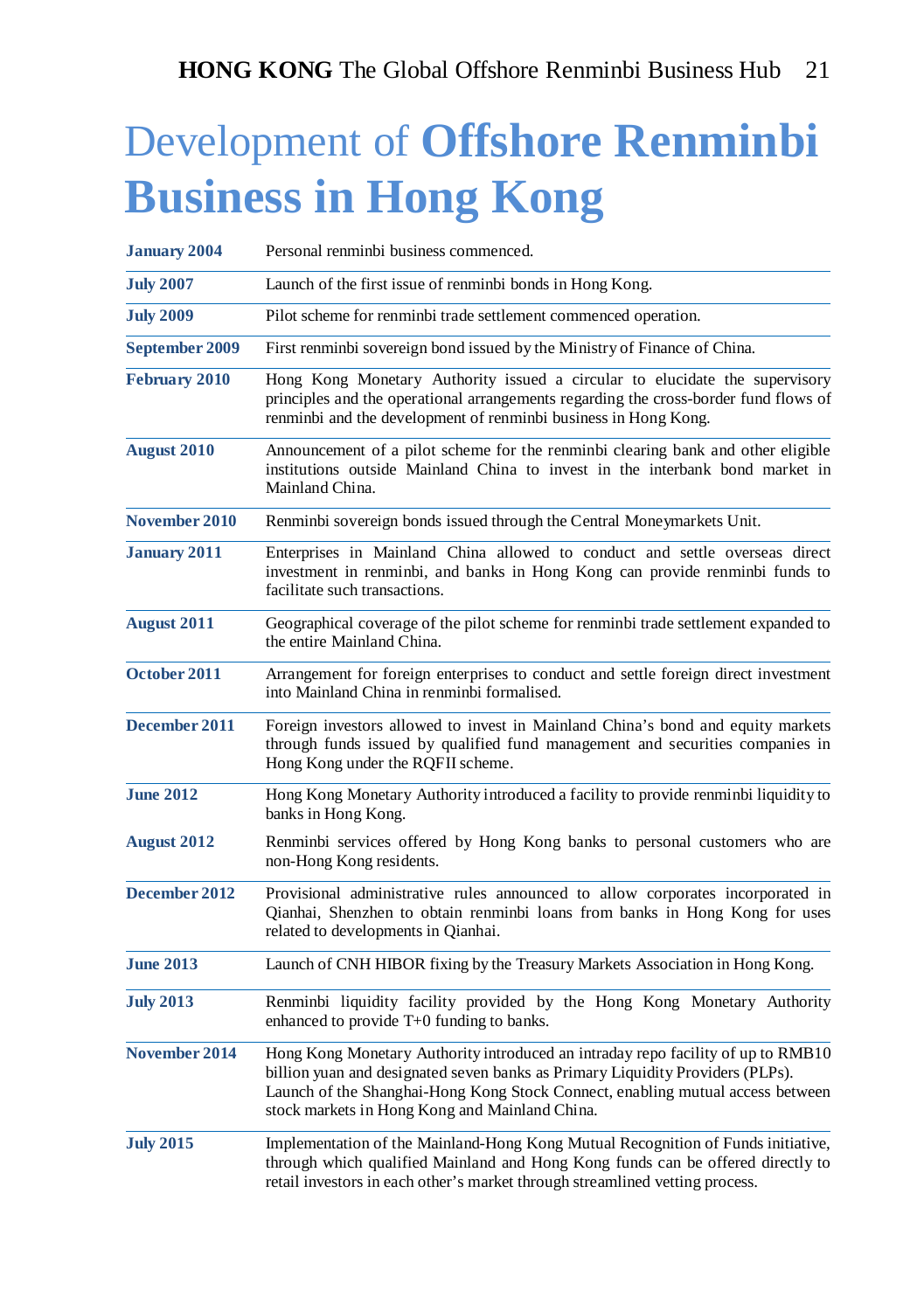## **Frequently Asked Questions**

#### **Opening renminbi bank account**

- **Q1. Can any overseas individual, company or financial institution open a renminbi bank account?**
- A1. Yes, any overseas individual, company or financial institution can open a renminbi bank account with any bank in Hong Kong.

#### **Renminbi remittance, clearing and settlement**

- **Q2. Is there any restriction on fund transfers into and out of renminbi accounts opened with banks in Hong Kong?**
- A2. No, there is no restriction in Hong Kong on renminbi fund transfers. Cross-border fund transfers to and from Mainland China are subject to relevant rules and regulations in Mainland China.
- **Q3. How can banks handle renminbi clearing and settlement?**
- A3. Any bank in Hong Kong or in any part of the world can do so by participating directly in the renminbi clearing platform in Hong Kong or participating indirectly through their branches or subsidiaries in Hong Kong. The Bank of China (Hong Kong) Limited is currently the clearing bank of the renminbi clearing platform in Hong Kong. At the same time, overseas banks can also make use of settlement services provided by banks in Hong Kong that are participants of the renminbi clearing platform in Hong Kong.

#### **Currency exchange**

- **Q4. Is there any limit on the amount of renminbi that can be purchased or sold by individuals and companies with banks in Hong Kong?**
- A4. There is no specific limit on such transactions.
- **Q5. Where do banks in Hong Kong get renminbi for conducting currency exchange with customers?**
- A5. Banks conduct foreign exchange trading of renminbi in the offshore renminbi market in Hong Kong. At the end of April 2015, the daily turnover of renminbi foreign exchange transactions in Hong Kong has reached US\$93 billion equivalent. In addition, for renminbi exchange conducted by banks with their customers for settlement of trade involving Mainland China, the banks concerned can square the relevant positions in the Shanghai foreign exchange market through the clearing bank of the renminbi clearing platform in Hong Kong.

Furthermore, where necessary, banks in Hong Kong can also obtain renminbi funding from the Hong Kong Monetary Authority, which stands ready to provide renminbi funding through its RMB400 billion yuan swap arrangement with the People's Bank of China, and through its own source of renminbi funds.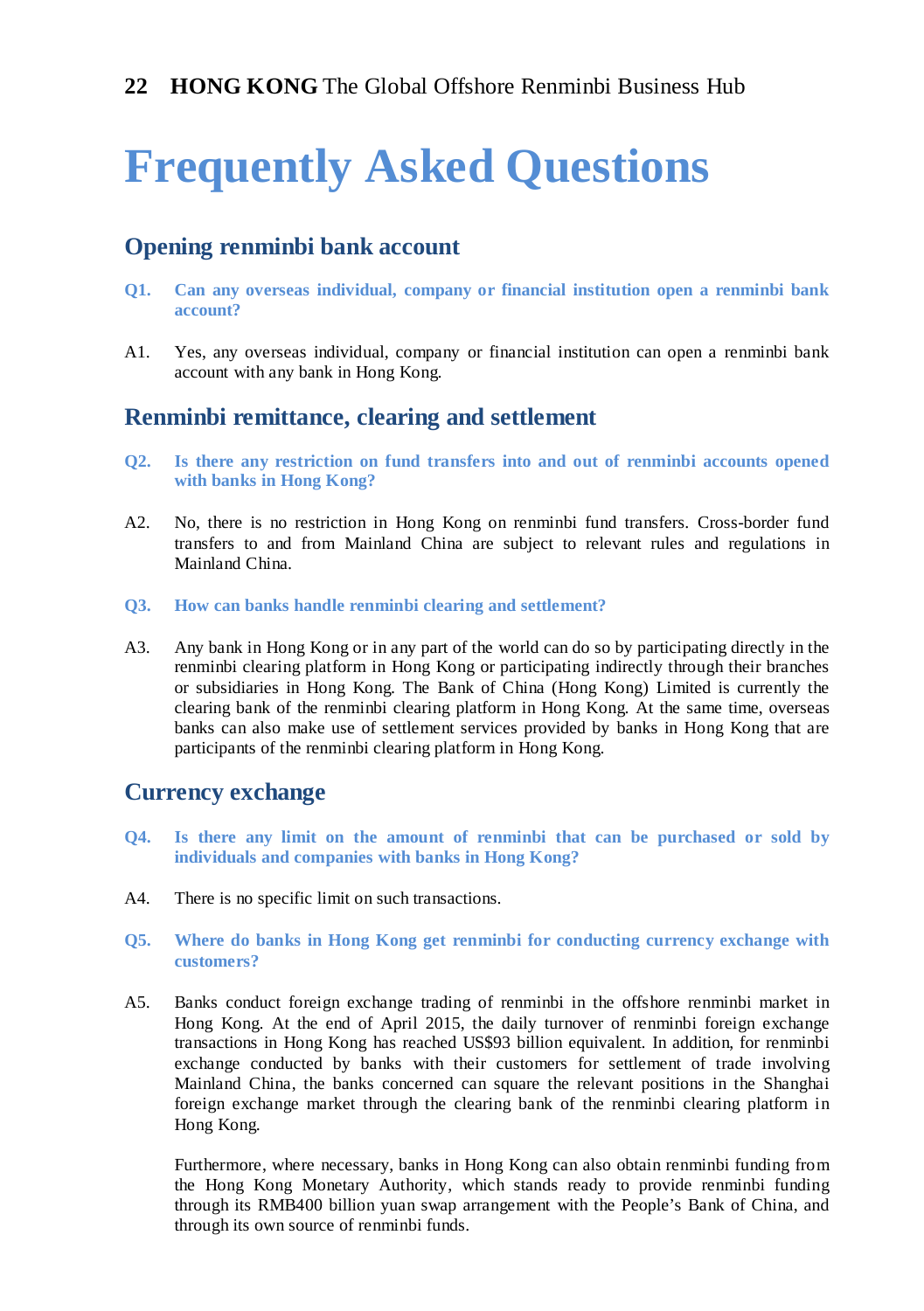#### **Renminbi bonds and other financial activities**

- **Q6. What is a renminbi dim-sum bond? Are issuers confined to certain types of companies or institutions?**
- A6. It refers to a renminbi bond issued in the offshore renminbi bond market in Hong Kong. Any issuer can issue dim-sum bonds in accordance with the usual regulatory and market practices in Hong Kong.
- **Q7. Is there any restriction on the use of the proceeds raised through a renminbi bond issue, e.g. converting into other currencies and/or remitting to places outside Hong Kong? Can proceeds be remitted to Mainland China?**
- A7. There is no restriction in Hong Kong on the use of the proceeds raised from a renminbi bond issue. Issuers are free to remit the proceeds to places outside Hong Kong or convert them into other currencies. For remittance of renminbi funds to Mainland China, issuers will need to obtain approval from the relevant authorities in Mainland China as appropriate.
- **Q8. Who can invest in renminbi bonds issued in Hong Kong?**
- A8. Any company or institution, whether in Hong Kong or overseas, can invest in renminbi bonds issued in Hong Kong. An investor will need to have a renminbi bank account in Hong Kong or overseas to make subscription payments, conduct trading of the bonds, and receive interest and principal repayments.
- **Q9. What renminbi services can banks in Hong Kong offer to companies and other financial institutions?**
- A9. Banks in Hong Kong offer a full range of renminbi services, including deposit-taking, currency exchange, remittance, financing, wealth management, etc. in accordance with the banking practices in Hong Kong.
- **Q10. Are there any exchange-traded renminbi securities in Hong Kong? Are there any other renminbi financial products available?**
- A10. The financial infrastructure in Hong Kong supports the listing and trading of renminbi securities. Exchange-traded renminbi securities available in Hong Kong include renminbi-denominated shares, REITs, ETFs tracking the international gold price, and RQFII A-share ETFs. Deliverable renminbi currency futures are also available. With the launch of the Shanghai-Hong Kong Stock Connect, investors from both Hong Kong and overseas can trade eligible shares listed on the Shanghai Stock Exchange via the Hong Kong Stock Exchange. Furthermore, the implementation of the Mainland-Hong Kong Mutual Recognition of Funds initiative enables Hong Kong retail investors to invest directly in Mainland funds.

In addition, banks and financial institutions in Hong Kong provide a variety of unlisted products, catering for the needs of different investors.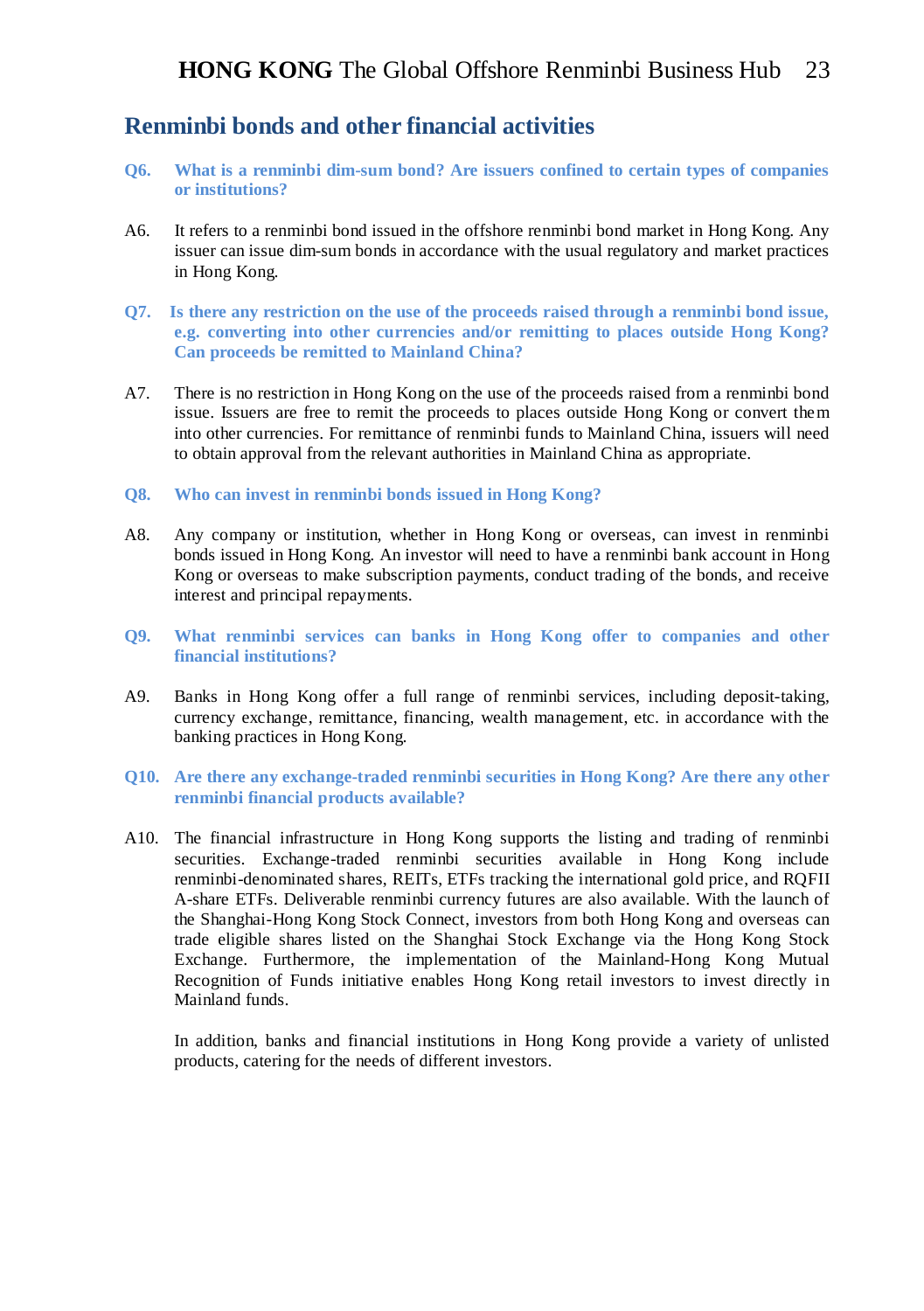## **List of Participating Banks of the Renminbi Clearing Platform in Hong Kong**

(As at the end of October 2015)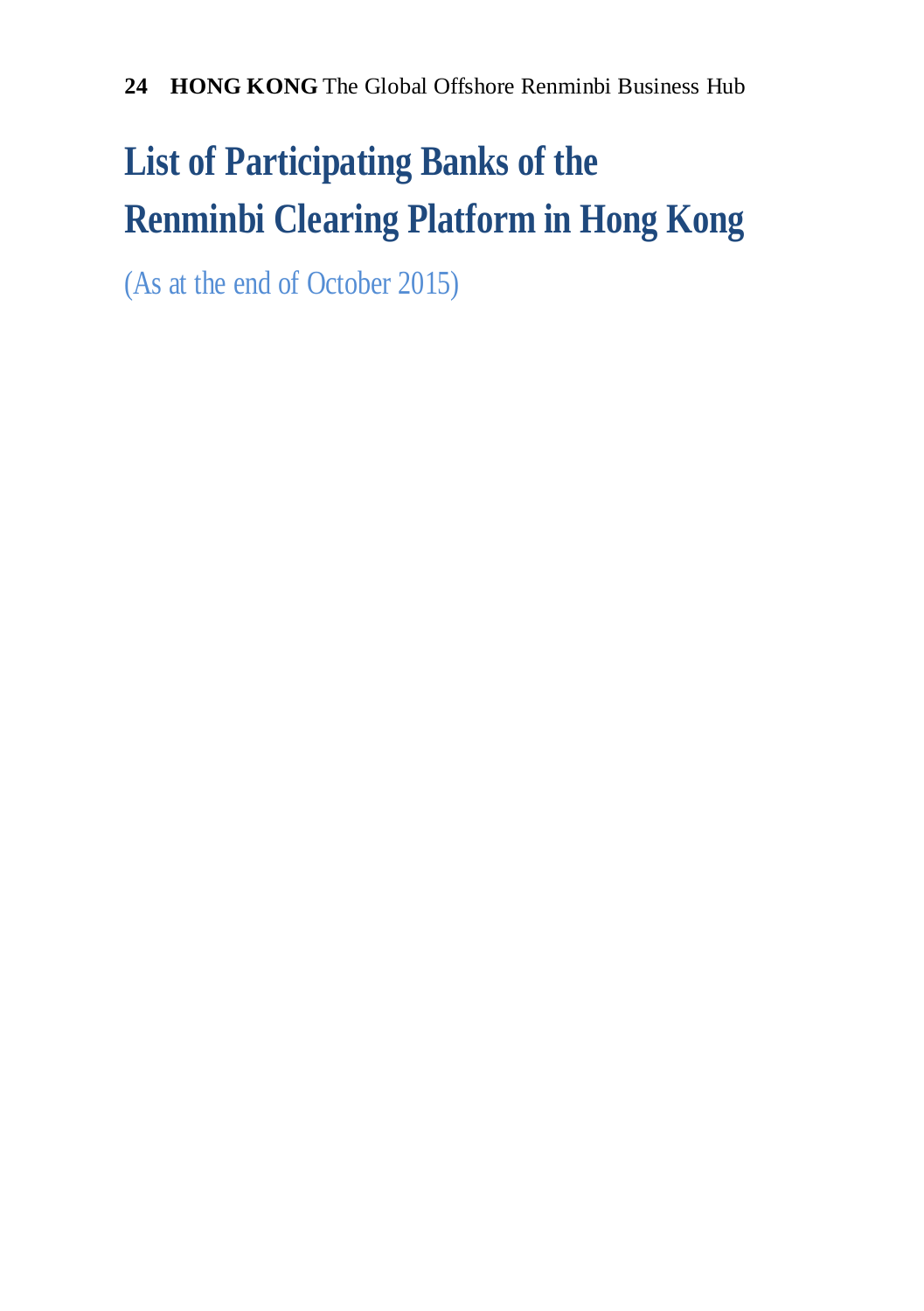#### **Asia**

AGRICULTURAL BANK OF CHINA LIMITED, HONG KONG BRANCH AGRICULTURAL BANK OF CHINA LIMITED, SINGAPORE **BRANCH** BANCO DO BRASIL S.A. TOKYO BRANCH BANGKOK BANK PUBLIC CO., LTD., HONG KONG **BRANCH** BANK OF CHINA (HONG KONG) LIMITED BANK OF CHINA (MALAYSIA) BERHAD BANK OF CHINA (THAI) PUBLIC COMPANY BANK BANK OF CHINA INTERNATIONAL LIMITED BANK OF CHINA LIMITED, ABU DHABI BANK OF CHINA LIMITED, HO CHI MINH CITY BRANCH BANK OF CHINA LIMITED, HONG KONG BRANCH BANK OF CHINA LIMITED, JAKARTA BRANCH BANK OF CHINA LIMITED, MACAU BRANCH BANK OF CHINA LIMITED, MANILA BRANCH BANK OF CHINA LIMITED, PHNOM PENH BRANCH BANK OF CHINA LIMITED, SEOUL BRANCH BANK OF CHINA LIMITED, SINGAPORE BRANCH BANK OF CHINA LIMITED, TAIPEI BRANCH BANK OF CHINA LIMITED, TOKYO BRANCH BANK OF CHINA MIDDLE EAST (DUBAI) LIMITED BANK OF COMMUNICATIONS CO., LTD., HONG KONG BRANCH BANK OF COMMUNICATIONS CO., LTD., SEOUL BRANCH BANK OF EAST ASIA, LIMITED (THE) BANK OF INDIA, HONG KONG BRANCH BANK OF NOVA SCOTIA (THE), SINGAPORE BRANCH BANK OF SHANGHAI (HONG KONG) LIMITED BANK OF SINGAPORE LIMITED BANK OF TAIWAN, HONG KONG BRANCH BANK OF TOKYO-MITSUBISHI UFJ, LTD. (THE), HONG KONG BRANCH BANK SINOPAC, HONG KONG BRANCH BANK SINOPAC, TAIPEI BDO UNIBANK, INC CAMBODIA MEKONG BANK PUBLIC LIMITED CATHAY UNITED BANK CO., LTD. CHANG HWA COMMERCIAL BANK LTD., HONG KONG BRANCH CHIBA BANK, LTD. (THE), HONG KONG BRANCH CHINA CITIC BANK INTERNATIONAL LIMITED CHINA CONSTRUCTION BANK (ASIA) CORPORATION LIMITED CHINA CONSTRUCTION BANK CORPORATION, HONG KONG BRANCH CHINA CONSTRUCTION BANK CORPORATION, SEOUL BRANCH

CHINA DEVELOPMENT BANK CORPORATION, HONG KONG BRANCH

CHINA EVERBRIGHT BANK CO., LTD., HONG KONG BRANCH

CHINA MERCHANTS BANK CO., LTD., HONG KONG BRANCH

CHINA MERCHANTS BANK CO., LTD., SINGAPORE **BRANCH** 

CHINA MINSHENG BANKING CORP., LTD., HONG KONG **BRANCH** 

CHIYU BANKING CORPORATION LIMITED

CHONG HING BANK LIMITED

CHUGOKU BANK, LTD. (THE), HONG KONG BRANCH

CIMB BANK BERHAD

CIMB THAI BANK PUBLIC COMPANY LIMITED

COOPERATIEVE CENTRALE RAIFFEISEN-BOERENLEENBANK B.A. (TRADING AS RABOBANK INTERNATIONAL, SINGAPORE BRANCH)

CTBC BANK CO., LTD.

DAH SING BANK LIMITED

DBS BANK (HONG KONG) LIMITED

DBS BANK LTD.

DNB BANK ASA, SINGAPORE BRANCH

E.SUN COMMERCIAL BANK, HONG KONG BRANCH

FAR EASTERN INTERNATIONAL BANK CO., LTD., HONG KONG BRANCH

FIRST COMMERCIAL BANK, LTD., HONG KONG BRANCH FUBON BANK (HONG KONG) LIMITED

HABIB BANK ZURICH (HONG KONG) LTD

HACHIJUNI BANK, LTD. (THE), HONG KONG BRANCH

HANG SENG BANK, LIMITED

HONG LEONG BANK BERHAD, HONG KONG BRANCH HUA NAN COMMERCIAL BANK, LTD., HONG KONG BRANCH

ICICI BANK LIMITED, HONG KONG BRANCH

INDIAN OVERSEAS BANK, HONG KONG BRANCH

INDUSTRIAL AND COMMERCIAL BANK OF CHINA (ASIA) LIMITED

INDUSTRIAL AND COMMERCIAL BANK OF CHINA (MALAYSIA) BERHAD

INDUSTRIAL AND COMMERCIAL BANK OF CHINA LIMITED, HONG KONG BRANCH

INDUSTRIAL BANK CO., LTD.

INDUSTRIAL BANK OF KOREA, HONG KONG BRANCH INDUSTRIAL BANK OF TAIWAN CO., LTD., HONG KONG

BRANCH

IYO BANK, LTD. (THE), HONG KONG BRANCH

JSC AB, BANK OF CHINA KAZAKHSTAN

KASIKORNBANK PUBLIC COMPANY LIMITED, HONG KONG BRANCH

KDB ASIA LIMITED KEB HANA BANK, HONG KONG BRANCH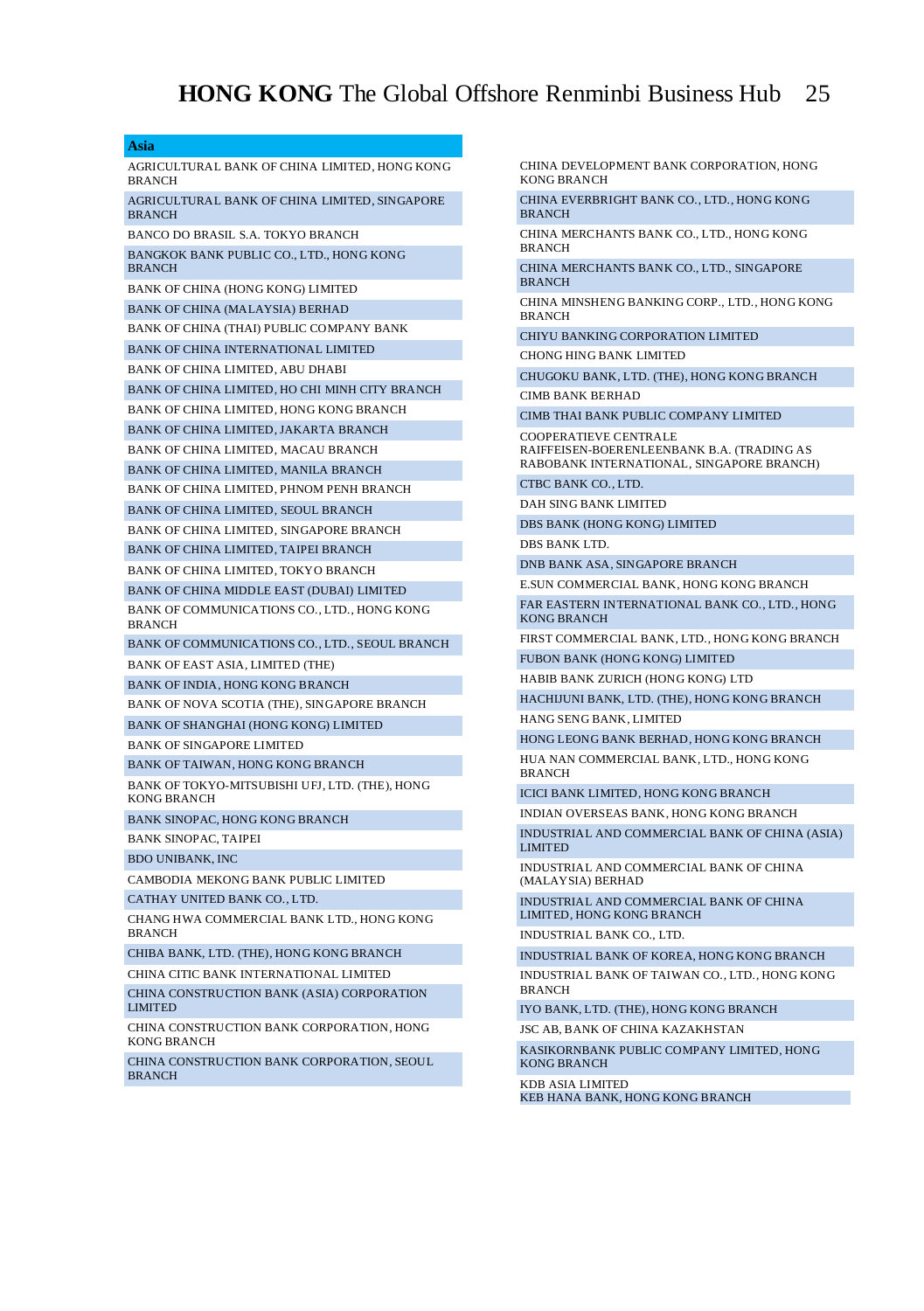KEB HANA BANK, SEOUL H.O. KEB HANA GLOBAL FINANCE LIMITED LAND BANK OF TAIWAN CO., LTD., HONG KONG BRANCH MALAYAN BANKING BERHAD, HONG KONG BRANCH MASHREQ BANK PSC MASHREQ BANK-PUBLIC SHAREHOLDING COMPANY MEGA INTERNATIONAL COMMERCIAL BANK, HONG KONG BRANCH METROPOLITAN BANK AND TRUST COMPANY, MANILA, PHILIPPINES MITSUBISHI UFJ TRUST AND BANKING CORPORATION, HONG KONG BRANCH MIZUHO BANK, LTD. NANYANG COMMERCIAL BANK, LIMITED NATIONAL BANK OF ABU DHABI, HONG KONG BRANCH NATIONAL BANK OF PAKISTAN OCBC WING HANG BANK LIMITED ORIX ASIA LIMITED OVERSEA-CHINESE BANKING CORPORATION LIMITED PT. BANK CENTRAL ASIA TBK, JAKARTA, INDONESIA PT. BANK MANDIRI (PERSERO) TBK, HONG KONG BRANCH PT. BANK NEGARA INDONESIA (PERSERO) TBK., HONG KONG BRANCH PUBLIC BANK (HONG KONG) LIMITED RAIFFEISEN BANK INTERNATIONAL AG, SINGAPORE BRANCH ROYAL BANK OF CANADA, SINGAPORE BRANCH ROYAL BANK OF CANADA, TOKYO BRANCH

SAIGON THUONG TIN COMMERCIAL JOINT STOCK BANK HOCHIMINH CITY, VIETNAM

SHANGHAI COMMERCIAL & SAVINGS BANK LTD. (THE), HONG KONG BRANCH

SHANGHAI COMMERCIAL BANK LIMITED

SHANGHAI PUDONG DEVELOPMENT BANK CO., LTD.

SHIGA BANK, LTD. (THE), HONG KONG BRANCH

SHINHAN BANK, HONG KONG BRANCH

SHIZUOKA BANK, LTD. (THE)

SIAM COMMERCIAL BANK PUBLIC COMPANY LTD. (THE)

STANDARD CHARTERED BANK, TOKYO BRANCH

STATE BANK OF INDIA, HONG KONG BRANCH

SUMITOMO MITSUI BANKING CORPORATION, HONG KONG BRANCH

SUMITOMO MITSUI TRUST BANK, LIMITED

TA CHONG BANK

TAI SANG BANK LIMITED

TAIPEI FUBON COMMERCIAL BANK CO., LTD., HONG. KONG BRANCH

TAISHIN INTERNATIONAL BANK CO., LTD,. HONG KONG **BRANCH** 

TAIWAN BUSINESS BANK, HONG KONG BRANCH

TAIWAN COOPERATIVE BANK, LTD., HONG KONG BRANCH

TAIWAN SHIN KONG COMMERCIAL BANK COMPANY LIMITED, HONG KONG BRANCH

UNITED OVERSEAS BANK LIMITED, HONG KONG BRANCH

VIETNAM JOINT STOCK COMMERCIAL BANK FOR INDUSTRY AND TRADE

WING LUNG BANK LIMITED

WOORI BANK

WOORI BANK, HONG KONG BRANCH

#### **Australasia**

AUSTRALIA AND NEW ZEALAND BANKING GROUP LIMITED, HONG KONG BRANCH

BANK OF CHINA (AUSTRALIA) LIMITED, SYDNEY

BANK OF CHINA (NEW ZEALAND) LIMITED

BANK OF CHINA LIMITED, SYDNEY BRANCH

COMMONWEALTH BANK OF AUSTRALIA, HONG KONG **BRANCH** 

MACQUARIE BANK LIMITED

NATIONAL AUSTRALIA BANK, LIMITED, HONG KONG BRANCH

ROYAL BANK OF CANADA, SYDNEY BRANCH

WESTPAC BANKING CORPORATION, HONG KONG BRANCH

#### **Europe**

ABN AMRO BANK N.V.

BANCA MONTE DEI PASCHI DI SIENA S.P.A.

BANCO BILBAO VIZCAYA ARGENTARIA S.A., HONG KONG BRANCH

BANCO SANTANDER, S.A., HONG KONG BRANCH

BANK J. SAFRA SARASIN AG BANK JULIUS BAER & CO. LTD., HONG KONG BRANCH

BANK OF CHINA (ELUOSI)

BANK OF CHINA (HUNGARY) CLOSE LTD.

BANK OF CHINA (LUXEMBOURG) S.A.

BANK OF CHINA (UK) LIMITED, LONDON

BANK OF CHINA LIMITED, FRANKFURT BRANCH

BANK OF CHINA LIMITED, HUNGARY BRANCH

BANK OF CHINA LIMITED, LONDON BRANCH

BANK OF CHINA LIMITED, LUXEMBOURG BRANCH

BANK OF CHINA LIMITED, MILAN BRANCH

BANK OF CHINA LIMITED, PARIS BRANCH

BARCLAYS BANK PLC, HONG KONG BRANCH

BNP PARIBAS, HONG KONG BRANCH

BNP PARIBAS SECURITIES SERVICES, HONG KONG BRANCH

BNP PARIBAS WEALTH MANAGEMENT

BSI LIMITED, HONG KONG BRANCH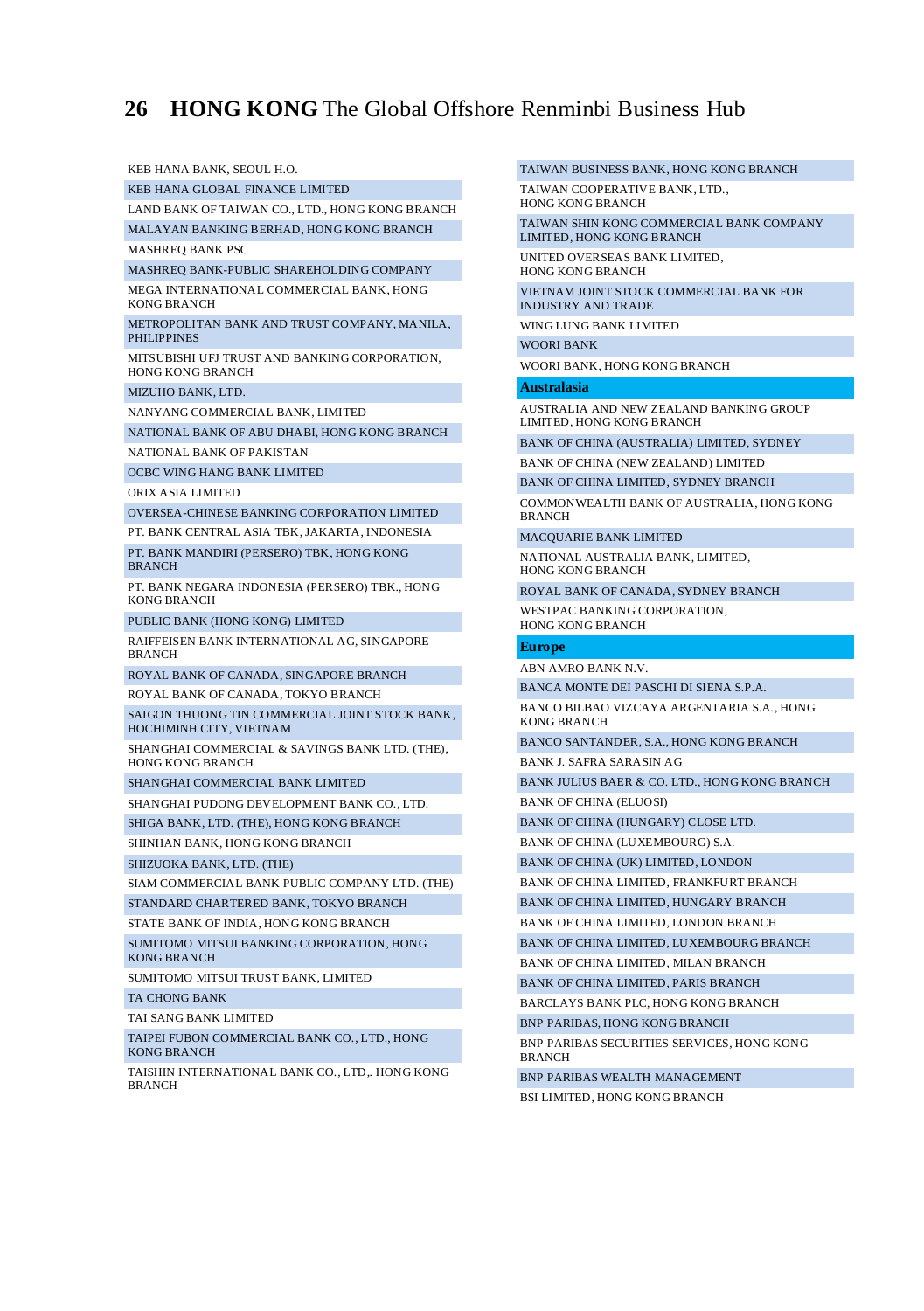#### COMMERZBANK AG

COOPERATIEVE CENTRALE RAIFFEISEN-BOERENLEENBANK B.A. (TRADING AS RABOBANK INTERNATIONAL, HONG KONG BRANCH)

COOPERATIEVE CENTRALE RAIFFEISEN-BOERENLEENBANK B.A. (TRADING AS RABOBANK INTERNATIONAL), NETHERLANDS

COUTTS & CO LTD., HONG KONG BRANCH

CREDIT AGRICOLE (SUISSE) S.A., HONG KONG BRANCH

CREDIT AGRICOLE CORPORATE AND INVESTMENT BANK, HONG KONG BRANCH

CREDIT SUISSE AG, HONG KONG BRANCH

DEUTSCHE BANK AKTIENGESELLSCHAFT, HONG KONG BRANCH

DZ BANK AG DEUTSCHE ZENTRAL-GENOSSENSCHAFTSBANK, FRANKFURT AM MAIN, HONG KONG BRANCH

EDMOND DE ROTHSCHILD (SUISSE) S.A., HONG KONG BRANCH

EFG BANK AG, HONG KONG BRANCH

ERSTE GROUP BANK AG

GRANIT BANK ZRT

HONGKONG AND SHANGHAI BANKING CORPORATION LIMITED (THE)

HSBC BANK PLC

ING BANK N.V., HONG KONG BRANCH

INTESA SANPAOLO S.P.A. HONG KONG BRANCH

JOINT-STOCK COMMERCIAL BANK "LANTA-BANK" (CJSC) MOSCOW

JSC CAPITAL BANK

KBC BANK N.V., HONG KONG BRANCH

LGT BANK AG, HONG KONG BRANCH

NATIXIS, HONG KONG BRANCH

ORIENT EXPRESS BANK

PICTET & CIE (EUROPE) S.A., HONG KONG BRANCH

RAIFFEISEN BANK INTERNATIONAL AG

ROYAL BANK OF CANADA, LONDON BRANCH

ROYAL BANK OF SCOTLAND PLC. (THE), HONG KONG **BRANCH** 

SKANDINAVISKA ENSKILDA BANKEN AB, HONG KONG **BRANCH** 

SOCIETE GENERALE, HONG KONG BRANCH

STANDARD CHARTERED BANK (HONG KONG) LIMITED SVENSKA HANDELSBANKEN AB (PUBL), HONG KONG BRANCH

TURK EKONOMI BANKASI A.S. TURKEY UBS AG

UNICREDIT BANK AG, HONG KONG BRANCH

WELLS FARGO BANK, N.A., LONDON BRANCH

ZAO INDUSTRIAL AND COMMERCIAL BANK OF CHINA (MOSCOW)

#### **The Americas**

BANK OF AMERICA, NATIONAL ASSOCIATION, HONG KONG BRANCH

BANK OF CHINA (BRASIL) S.A. BANK OF CHINA (CANADA), TORONTO

BANK OF CHINA LIMITED, GRAND CAYMAN BRANCH BANK OF CHINA LIMITED, NEW YORK BRANCH

BANK OF CHINA LIMITED, PANAMA BRANCH

BANK OF MONTREAL, HONG KONG BRANCH BANK OF NEW YORK MELLON (THE), HONG KONG **BRANCH** 

BANK OF NOVA SCOTIA (THE), HONG KONG BRANCH BANK SINOPAC, LOS ANGELES BRANCH

CANADIAN IMPERIAL BANK OF COMMERCE

CANADIAN IMPERIAL BANK OF COMMERCE, HONG KONG BRANCH

CATHAY BANK, HONG KONG BRANCH

CITIBANK (HONG KONG) LIMITED

CITIBANK, N.A., HONG KONG BRANCH

EAST WEST BANK, HONG KONG BRANCH

FINABANK N.V.

JPMORGAN CHASE BANK, NATIONAL ASSOCIATION, HONG KONG BRANCH

J.P. MORGAN SECURITIES (ASIA PACIFIC) LIMITED

NATIONAL BANK OF CANADA, CANADA

ROYAL BANK OF CANADA, HONG KONG BRANCH

ROYAL BANK OF CANADA, TORONTO

STATE STREET BANK AND TRUST COMPANY, HONG KONG BRANCH

#### **Africa**

BANK OF CHINA (ZAMBIA) LIMITED

BANK OF CHINA LIMITED, JOHANNESBURG BRANCH ICBC STANDARD BANK PLC, HONG KONG BRANCH